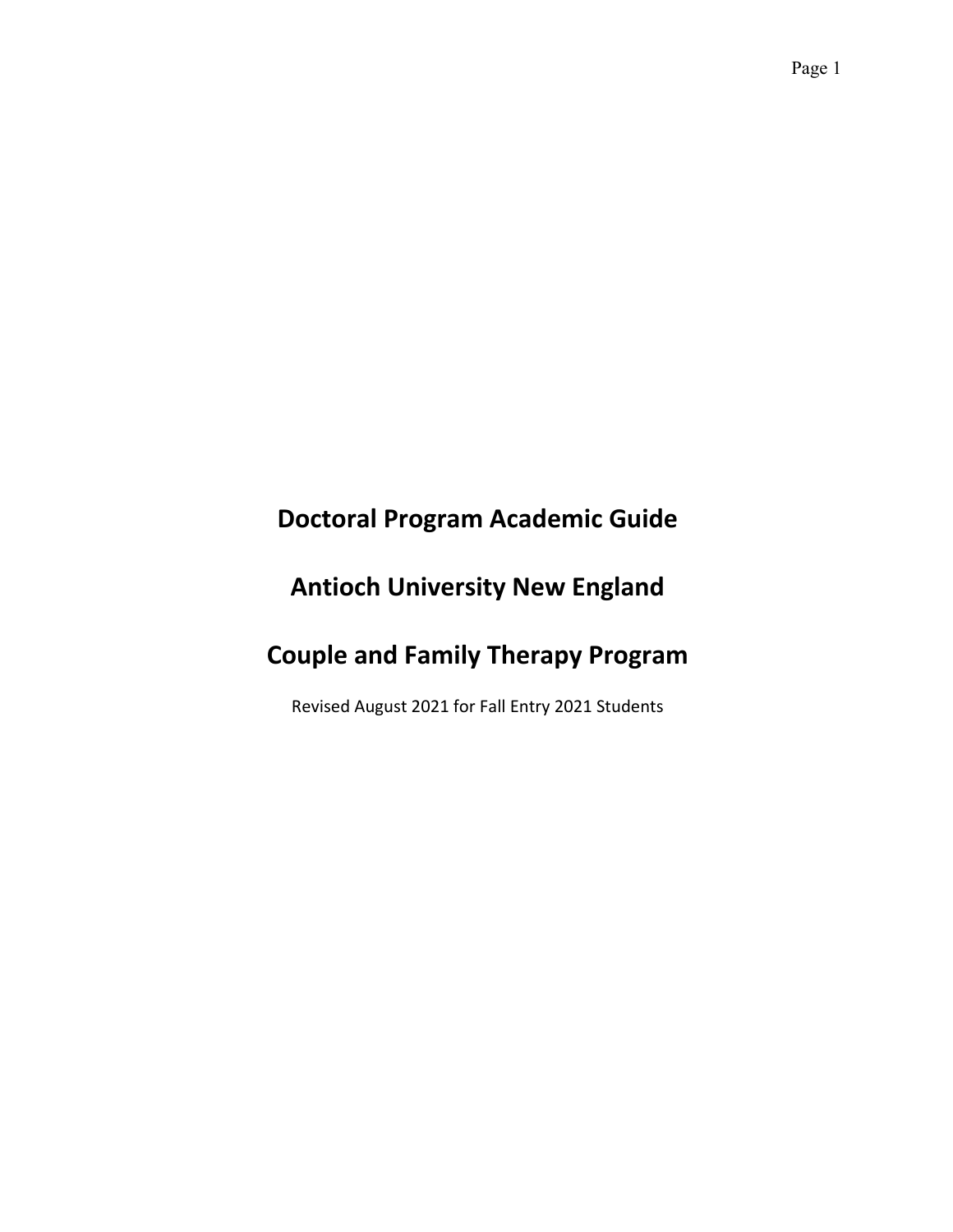## **Table of Contents**

| <b>Section</b>                                   | Page #         |
|--------------------------------------------------|----------------|
| <b>Introduction and General Information</b>      | 3              |
| <b>Program Overview</b>                          | 4              |
| <b>Program Demographics</b>                      | 6              |
| What to expect from low residency                | $\overline{7}$ |
| <b>Minimum Academic Expectations (Retention)</b> | 10             |
| <b>Mission and Competencies</b>                  | 11             |
| <b>Assessment of Student Learning Outcomes</b>   | 17             |
| <b>Assessment Policy</b>                         | 17             |
| <b>Degree Requirements</b>                       | 18             |
| <b>Course Sequence</b>                           | 19             |
| <b>Advising</b>                                  | 20             |
| <b>Student Governance</b>                        | 21             |
| <b>Student Support Services</b>                  | 22             |
| <b>Antioch University Policies</b>               | 24             |
| <b>Transfer of Credits and Clinical Hours</b>    | 26             |
| <b>Dissertations: Introduction</b>               | 29             |
| <b>Dissertation Potential Timeline</b>           | 30             |
| <b>Dissertation Guidelines</b>                   | 32             |
| <b>Dissertation Defense Guidelines</b>           | 34             |
| <b>Qualifying Examinations</b>                   | 35             |
| <b>Qualifying Examination Evaluation Rubric</b>  | 40             |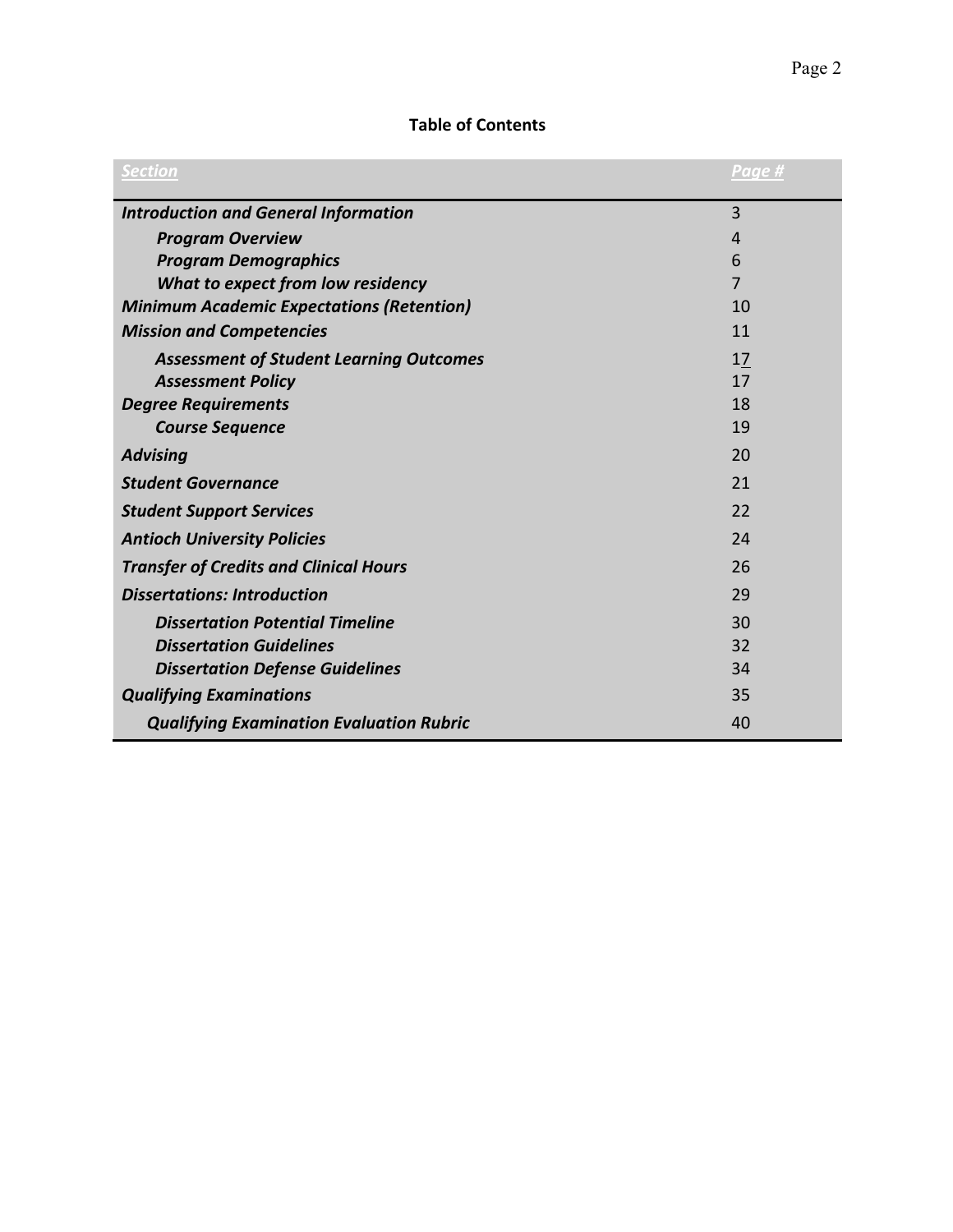## **Introduction and general information about the CFT Programs**

The Couple and Family Therapy Master of Arts and Doctor of Philosophy Programs are housed in the Department of Applied Psychology at Antioch University—New England (AUNE). Antioch University, with its central administration in Yellow Springs, Ohio, is accredited by the North Central Association of Schools. The New Hampshire Postsecondary Commission has approved all degree programs.

The CFT Programs are both fully accredited by the Commission on the Accreditation for Marriage and Family Therapy Education (COAMFTE) through November 1, 2023. Details can be viewed on the Antioch University New England website. Other programs in the department are as follows: masters and doctoral programs in Couple and Family Therapy, Dance Movement Therapy with a Concentration in Couple and Family Therapy master's degree program, and an Applied Behavior Analysis master's program (this program is on hiatus).

The Academic Catalog of Antioch University New England contains all official academic policies and degree requirements. Students should be sure to read this carefully and refer to it as necessary. The current Academic Catalog can be found in the Resources section of the AUNE website (https://www.antioch.edu/new-england/resources/). The program's web page contains general program information such as faculty bios and alumni, and program highlights. (see https://www.antioch.edu/academics/counseling-therapy/couple-and-family-therapy-phd/).

There are a number of sites within Sakai that also have important program information. The AUNE CFT Clinic site has information and policies regarding the Antioch University Couple and Family Therapy Institute (AUCFTI), our training clinic. The ANE CFT-PhD Student Resources site has information for doctoral students and the Field Experiences Resources site has information about clinical and other field experience sites.

#### **CFT PhD Program Faculty**

| Department Chairperson (Applied Psychology): | Dr. Lucy Byno                                 |
|----------------------------------------------|-----------------------------------------------|
| Program Director:                            | Dr. Kevin Lyness                              |
| <b>Full-time Faculty:</b>                    | Dr. Lucy Byno                                 |
|                                              | Dr. Denzel Jones                              |
|                                              | Dr. Markie Twist (Teaching Faculty)           |
|                                              | Dr. Jinsook Song (Director of Clinical        |
|                                              | Training and Director AUCFTI) Dr. Janet       |
|                                              | Robertson (PD for MA program, leaving in      |
|                                              | December 2021)                                |
|                                              | Dr. Pia Alexander (will join doctoral faculty |
|                                              | upon completion of PhD)                       |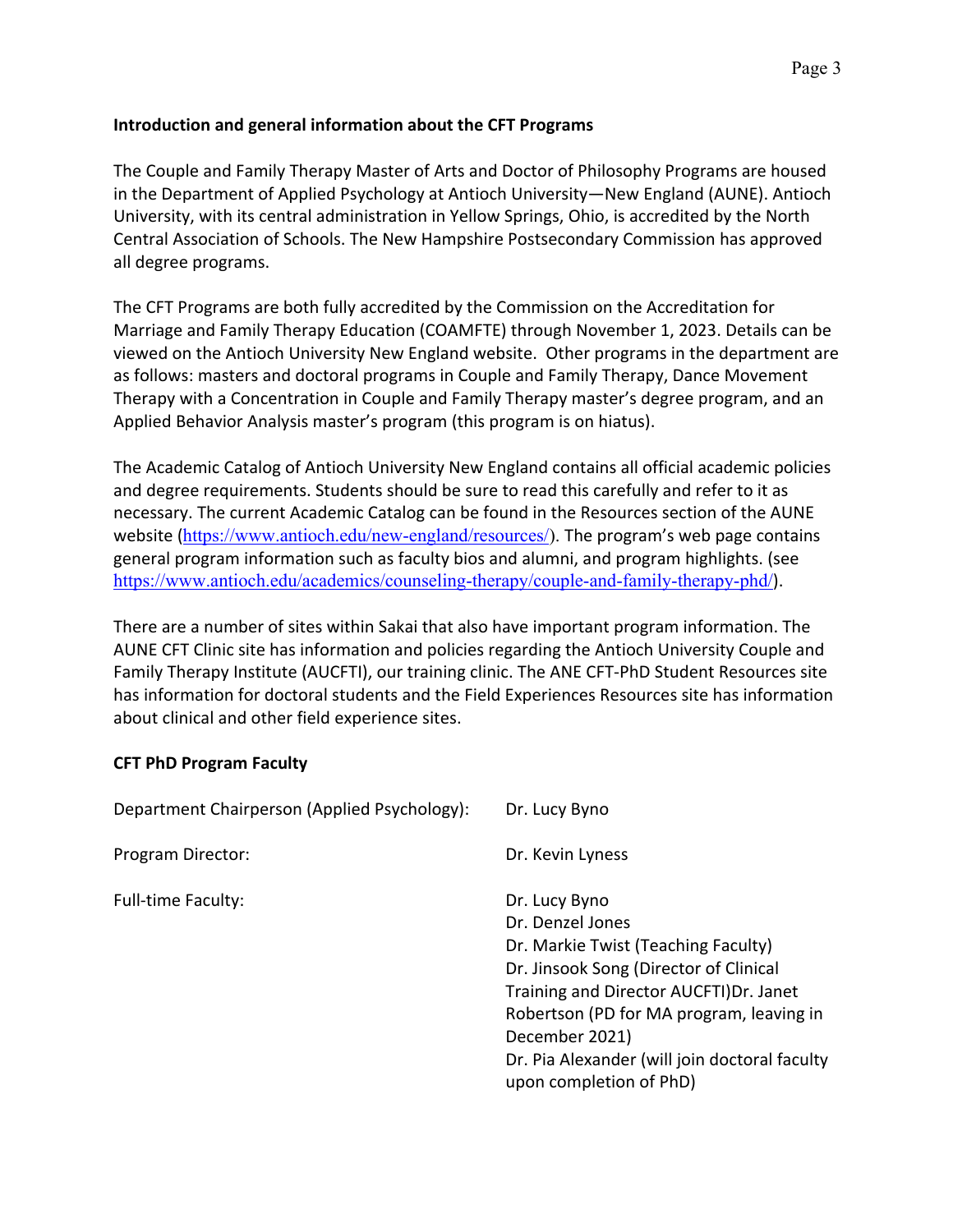The Doctor of Philosophy in Couple and Family Therapy (PhD in CFT) has a focus on Social Justice applications to couple, marriage and family therapy, and prepares graduates for academic, leadership, supervision, and research careers. As a doctoral degree, there is considerable focus on research training (a PhD is primarily a research degree), and as a degree in CFT, there is also a clinical training component. In everything we do, we emphasize principles of social justice, and our students learn about ways to apply social justice principles in research, teaching and supervision, and clinical work.

The PhD in CFT has been accredited by the Commission on Accreditation for Marriage and Family Therapy Education (COAMFTE) since 2010.

## **Program Overview**

The PhD in CFT program is a low-residency program, designed to be completed in three or four years of full-time enrollment, with two or three years of coursework and practice experience and one year of dissertation. The minimum length of time for program completion is three years, the advertised length of the program is four years (most students will take longer than three years but the program can be completed in three), and the maximum time to completion (with financial aid eligibility) is six years from initial enrollment to complete all course requirements, practical experience requirements, and dissertation.

As a low residency program, students must attend residencies in each year of the program. The first-year residencies are in the Fall and Spring, with second-year residencies in Summer, Fall, and Spring, and third-year residencies required in Summer (these residencies are in each of the first six semesters in the program). In between residencies, students will be working on learning class material and applying CFT concepts in clinical and teaching/supervision/leadership advanced practical experiences. Much of the learning will be facilitated online in a flexible format, and there will also be weekly professional seminar meetings (group supervision experiences) facilitated online via video and/or voice conferencing. The low residency nature of the program does not require students to be located in the New England area, only to attend the residencies as scheduled, but also offers the benefits of regular face-to-face contact with instructors and fellow students. Program plans can be developed for students who would need an extended program.

Students in the program will be able to use current clinical or training work positions as learning opportunities in these advanced practical experiences. For students who are located in New England, we will have clinical and supervision training opportunities on campus at the Antioch University Couple and Family Therapy Institute, which is our campus-based training clinic for master's and doctoral students. For students who are not local, we will assist you in finding suitable locations to get clinical and supervisory/leadership experiences. Clinical experiences in the program are designed to lead to licensure for those students who are not yet licenses, and we will work with you to make sure you receive appropriate supervision. The PhD may also serve as a qualifying degree for licensure for those whose master's degree does not fit licensure requirements.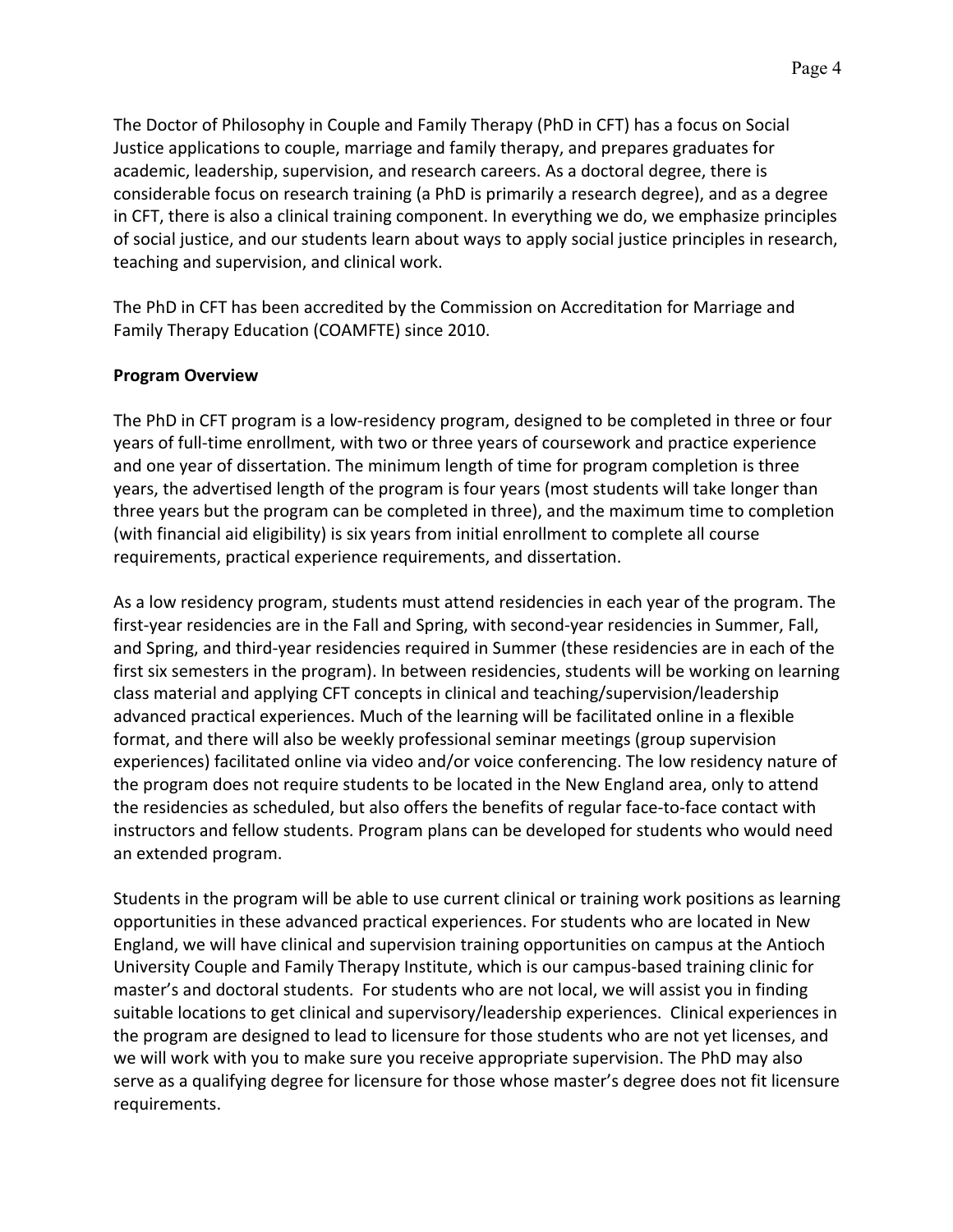The program starts in the Fall semester each year, and students enter as a cohort. We work to build the cohorts as collaborative learning environments, and cohorts move through the program together. Each course in the program has a residency component and an online component, and student learning is evaluated through the successful completion of learning achievements. Students in the program will develop an academic portfolio that includes learning achievements dedicated to clinical theory, research, teaching, supervision and leadership, all with an emphasis on social justice.

The residencies are intense gatherings combining seminars, workshops, guest lectures, advising sessions, peer discussions, and student presentations. The residencies are five days long (plus travel days) and may take place in Keene, NH or at other Antioch University campuses (e.g., Los Angeles, CA, Santa Barbara, CA, Seattle, WA, or Yellow Spring, OH).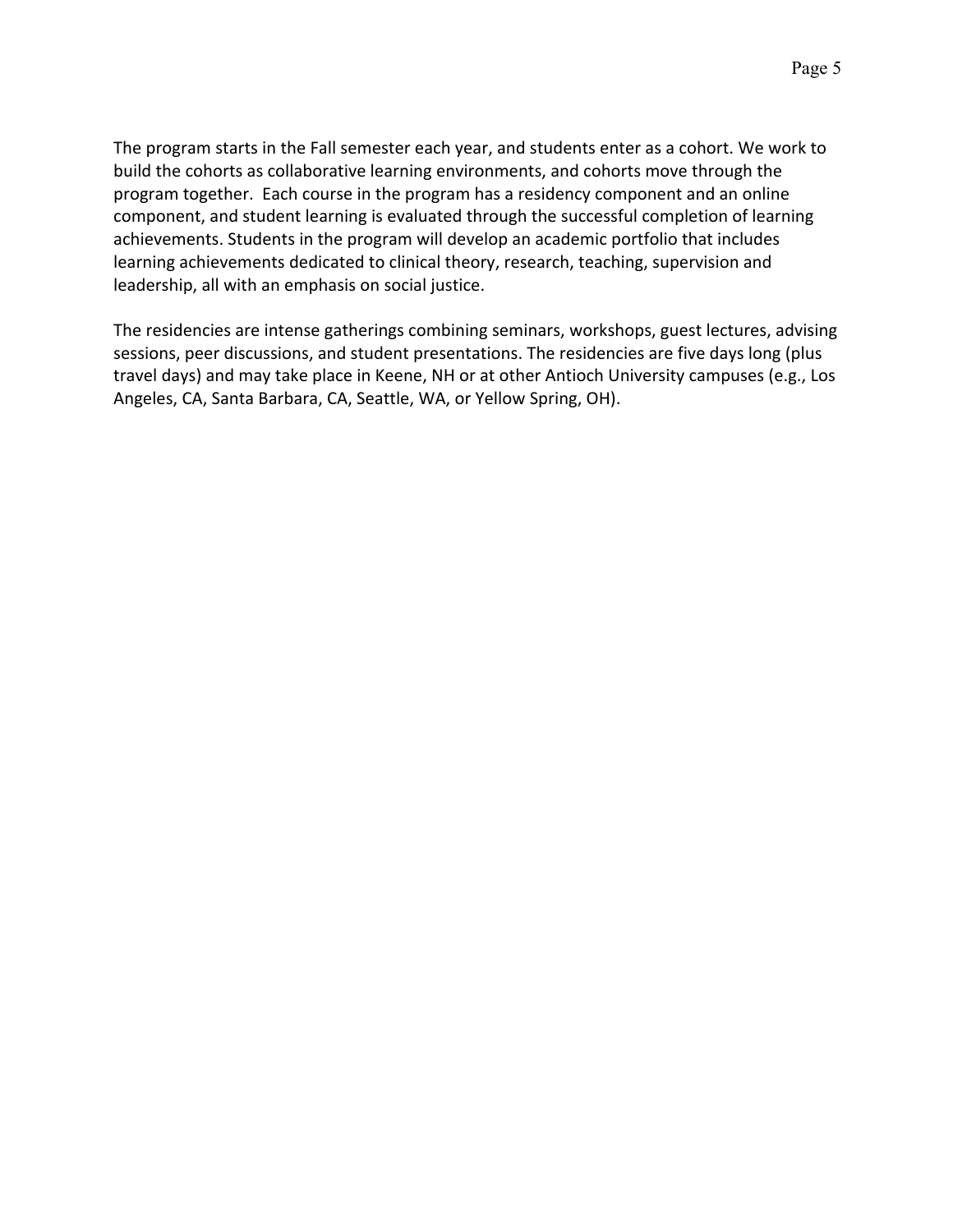## **Program Demographics**

Our accrediting body, COAMFTE, asks that we report on program demographics as well as student achievement criteria (as defined by COAMFTE). Our latest student achievement criteria report can be found on the program's website at: https://www.antioch.edu/wpcontent/uploads/2021/02/SAC-disclosure-Jan-2021-rev.pdf

Here is a summary of program demographics as of August 2021:

|                   | <b>Faculty</b> | <b>Supervisors</b> | Current<br>Students | Graduates   |
|-------------------|----------------|--------------------|---------------------|-------------|
| Female            | $\overline{7}$ | 8                  | 31                  | 15          |
|                   |                |                    |                     |             |
| Male              | 6              | 6                  | 9                   | 1           |
|                   |                |                    |                     |             |
| Non-Resident      | $\mathbf 0$    | $\mathbf 0$        | $\mathbf 0$         | $\mathbf 1$ |
| (International)   |                |                    |                     |             |
| Asian or Pacific  | $\overline{1}$ | $\overline{1}$     | $\overline{2}$      | 3           |
| Islander          |                |                    |                     |             |
| African-          | 5              | 4                  | 16                  | 4           |
| American /        |                |                    |                     |             |
| African / Black   |                |                    |                     |             |
| White / Non-      | 6              | 8                  | 17                  | 8           |
| Hispanic          |                |                    |                     |             |
| Hispanic / Latinx | $\mathbf 0$    | $\mathbf 0$        | $\overline{7}$      | 0           |
| / Chicano/a       |                |                    |                     |             |
| Multiethnic       | 0              | 0                  | 3                   | 0           |
| American Indian   | $\mathbf 0$    | $\mathbf 0$        | $\overline{1}$      | 0           |
| or Alaska Native  |                |                    |                     |             |
| Other             | 0              | 0                  | $\overline{2}$      | 0           |

Gender and Ethnicity (based on available reporting categories):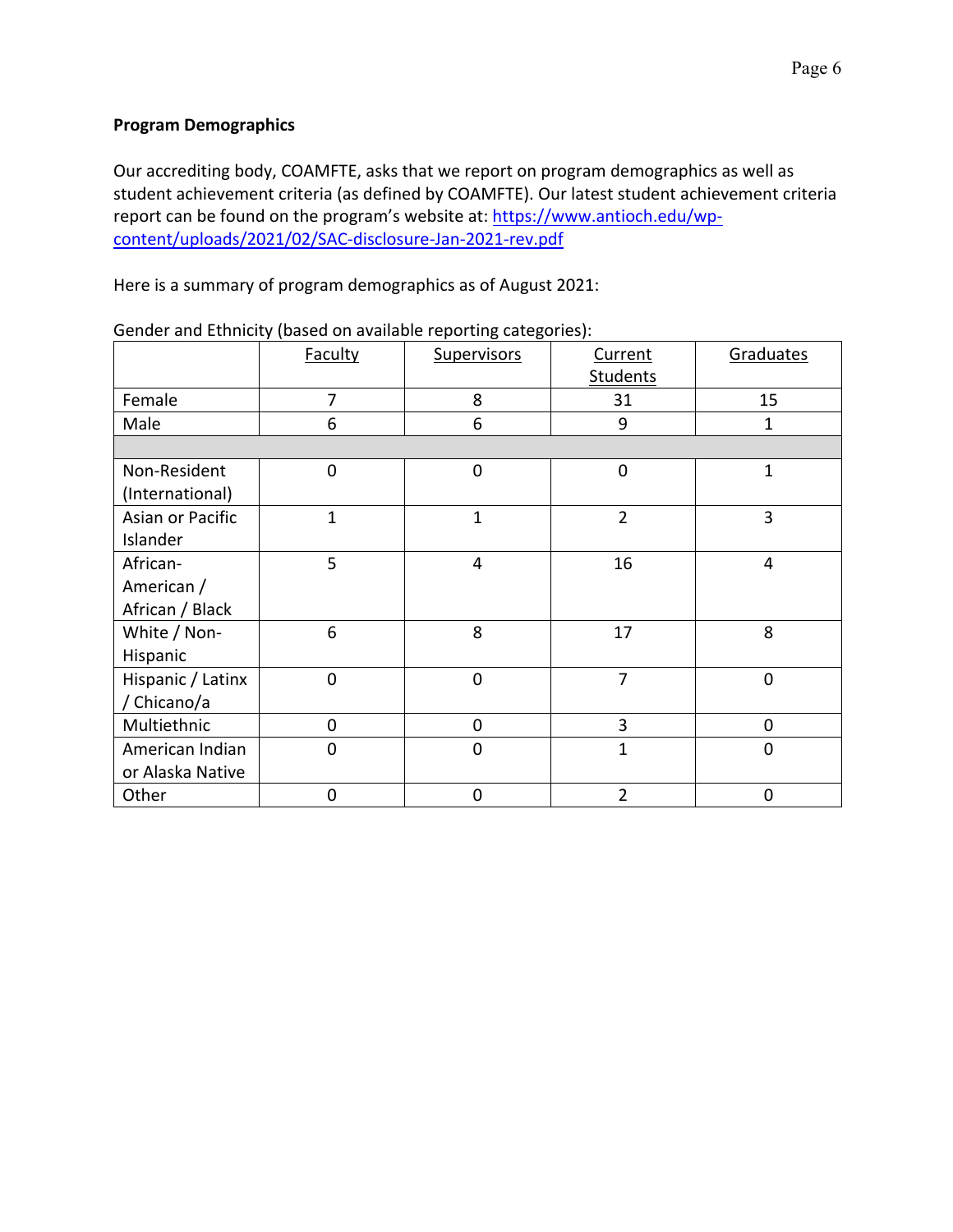## **What to expect from the Antioch University New England Low Residency PhD Program in Couple and Family Therapy**

#### *What do the residencies look like?*

Unlike traditional online programs, low residency programs are unique in that they afford students regular opportunities to interact with their peers and faculty in person. **Because the residencies are our only opportunity to interact in person, attendance is mandatory.** Most of the costs for the residency are your responsibility—you pay for your flights and hotel, and some meals, while we provide some meals (continental breakfast, lunch, a couple of dinners). The residencies are long days—we typically start at 8 a.m. (with breakfast) and may not wrap up until 8 p.m., so these are intensive learning experiences. We do include several chances for getting to know everyone, but we also spend a lot of time in learning settings, including supervision groups. We will likely have one residency each year on our Keene campus, but other residencies will likely be at other locations. Every class in the program has at least one residency session, and our residencies also include time for advising meetings, supervision sessions, research group times, and times to connect with students in our master's degree program.

#### *What happens between residencies?*

The bulk of your learning takes place between residencies, and courses may include regular (up to weekly) video conferencing sessions as well as synchronous and asynchronous online learning (including video supervision, small group work, individual papers and presentations, online discussion forums, quizzes or exams, etc.). This is a full-time program and there is as much work as a traditional format. You'll be taking on average 11-12 credits per semester, and you should expect to spend 30+ hours/week on coursework, in addition to your advanced practical experience (clinical work, teaching, or supervision). Just because we're a low residency program does not mean that you will not have a lot of work to do—in fact, some find it more challenging because you have to structure and manage your own time and be a more active participant in your learning. The benefit of this format is that you have more flexibility for choosing when to do your work ahead of class meetings and due dates, and of course you're able to do all of this work at a distance.

#### *Zoom Policy*

While you are attending class by Zoom (our video conferencing platform--https://zoom.us/), you will be held to the same professional dispositional standards as you would any other in-person class. Please keep the following in mind:

- Although we cannot guarantee confidentiality, please respect the confidentiality of other classmates and take precautions when using Zoom in public spaces.
- Professionalism extends to dress and settings. Please dress appropriately and be aware of your surroundings when logging into class.
- Due to safety concerns, you are not to Zoom into class while driving. Please schedule your activities around the Zoom class, so that you can be settled in a distraction free environment prior to logging in. You will need to ensure that you have adequate network bandwidth for video conferencing.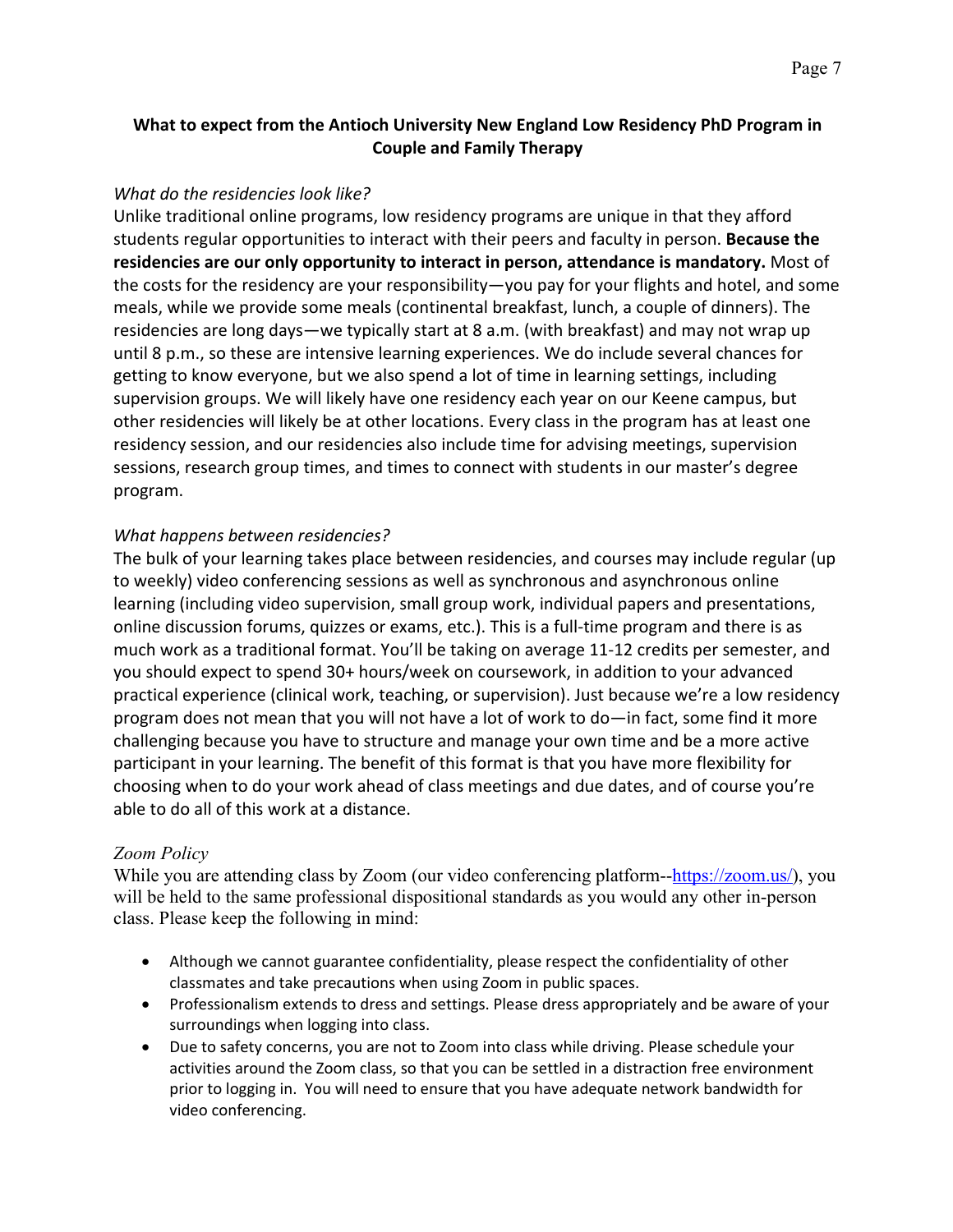## *What does it mean to be in a social justice program?*

Our commitment to social justice informs all aspects of this program, from its structure and evaluation to the ways we critically examine our field's theoretical foundations and professional practice. The first thing this means is that we will ask you to think about social justice, and we will support you in exploring what it means to you while collaborating as a group to situate ourselves in the social justice mission of the program and school. We will integrate the consideration of social justice issues in all of our classes, and we will ask you to reflect on these issues both during class as well as in coursework. Approaching your work through a social justice lens may challenge some of your beliefs; we expect students to be open to learning about socially just practices and principles in CFT, and we will support you in this process. We strongly value diversity in our program, which means we value students of diverse racial, ethnic, and cultural backgrounds, gender and sexual minorities, students from different religious and spiritual communities, and students from a range of social class backgrounds and political orientations, and we actively seek to have diverse representations in our students, faculty, and supervisors. Being in our program means that you are committing yourself to taking a social justice perspective toward your work as a couple, marriage, and family therapist, including your clinical work, teaching, supervision, policy advocacy, and research. You are also committing yourself to being open-minded and challenged to grow, and to thoughtfully engaging your classmates in their own growth. You will be asked to examine your privilege in ways that may not be comfortable, and to be respectful of where your peers may be in their own development as an advocate for social justice.

## **Diversity and Inclusion Statement:**

The Applied Psychology Department is committed to building a learning community where diverse perspectives are welcome, respected, and regarded as valuable resources for enriching and strengthening our capacity for empathy, reflection, and critical thinking. While the course materials and experiential activities presented in the course are intended to be inclusive of historically underrepresented voices, overt and covert biases of privileged views may still be dominant. We encourage you to offer any suggestions to enhance a more inclusive, comprehensive learning environment especially for those whose voices have been marginalized. Antioch University New England also publishes a commitment to diversity and inclusion here: https://www.antioch.edu/new-england/sustainability-socialjustice/commitment-social-justice-diversity-inclusion/.

## **Non-discrimination Policy Statement:**

The program does not discriminate on the basis of race, age, gender, ethnicity, sexual orientation, relationship status, gender identity, socioeconomic status, disability, health status, religious or spiritual belief, religious or spiritual affiliation or national origin in any of its activities (including admission, retention, application of policies, and work with clients, supervisees, students, and others).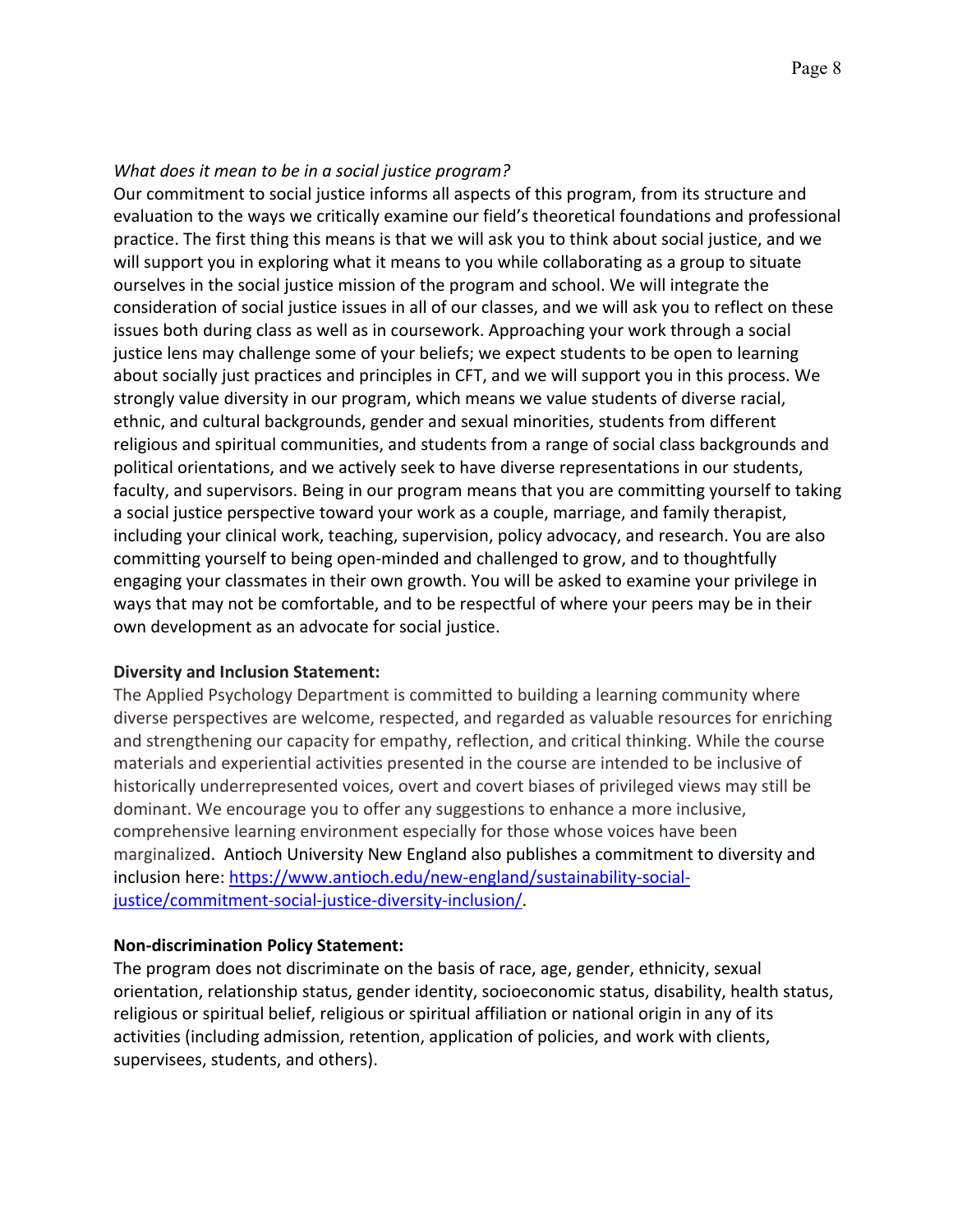**Civility Pledge:** I acknowledge that racism, sexism, heterosexism, classism, ableism, ageism, nativism, and other forms of interpersonal and institutionalized forms of oppression exist. I will do my best to better understand my own privileged and marginalized identities and the power that these afford me. I will keep an open mind, listen, and respect everyone. I will share personal experiences in the context of the course topic. I understand that what I share is kept confidential unless otherwise agreed upon. I trust that I am not regarded as a representative spokesperson for a given group of people. If I feel my coursework is being impacted by my experiences, I will reach out to my professors, peers, Department Chair, the Associate Provost &/or Chief Student Services Officer.

## *What else should I know?*

- The program takes a minimum of three years to complete, but most students will likely take longer. Dissertations most often take longer than you think they will. As a student in a research-based degree, you will be expected to be actively involved in research projects, writing, and presenting your work to the academic community.
- There is a clinical component to your practical experience and you will be expected to be clinically active in the first year of your program. We have a training clinic in Keene (the Antioch University Couple and Family Therapy Institute: https://www.antioch.edu/new-england/resources/centers-institutes/couple-familytherapy-institute/) where you can choose to complete your clinical work, your supervision experience in your second year, and potentially clinical research. Students working toward licensure should check with their state licensure board about requirements for clinical experience and supervision.
- Technology Requirements: Because this program involves online learning, you must have access to a fast internet connection and a computer with a webcam. You will also need a private place to participate in video conferencing and supervision. As part of supervision we review video recordings of sessions, so you should have a way to record sessions in your place of practice, and a secure place to store them. Please do not join video sessions while driving. Supervision sessions typically take place using a platform called Supervision Assist, which has HIPAA-compliant video conferencing and storage.
- In the second year of the program your advanced practical experience focuses on supervision as well as teaching, consultation, and leadership. While we have teaching opportunities, we do not guarantee that you'll be able to teach in the program—we select student instructors as we would other adjunct faculty based on experience and expertise.
- If you did not graduate from a COAMFTE-accredited master's degree program, we will evaluate your master's curriculum to assess whether you have taken all of the required master's degree courses. This may mean that you will have to take additional coursework while you are in the program. If your degree is in another discipline, you may need to take additional time to complete the program. We can create a customized plan of study for you if that is the case.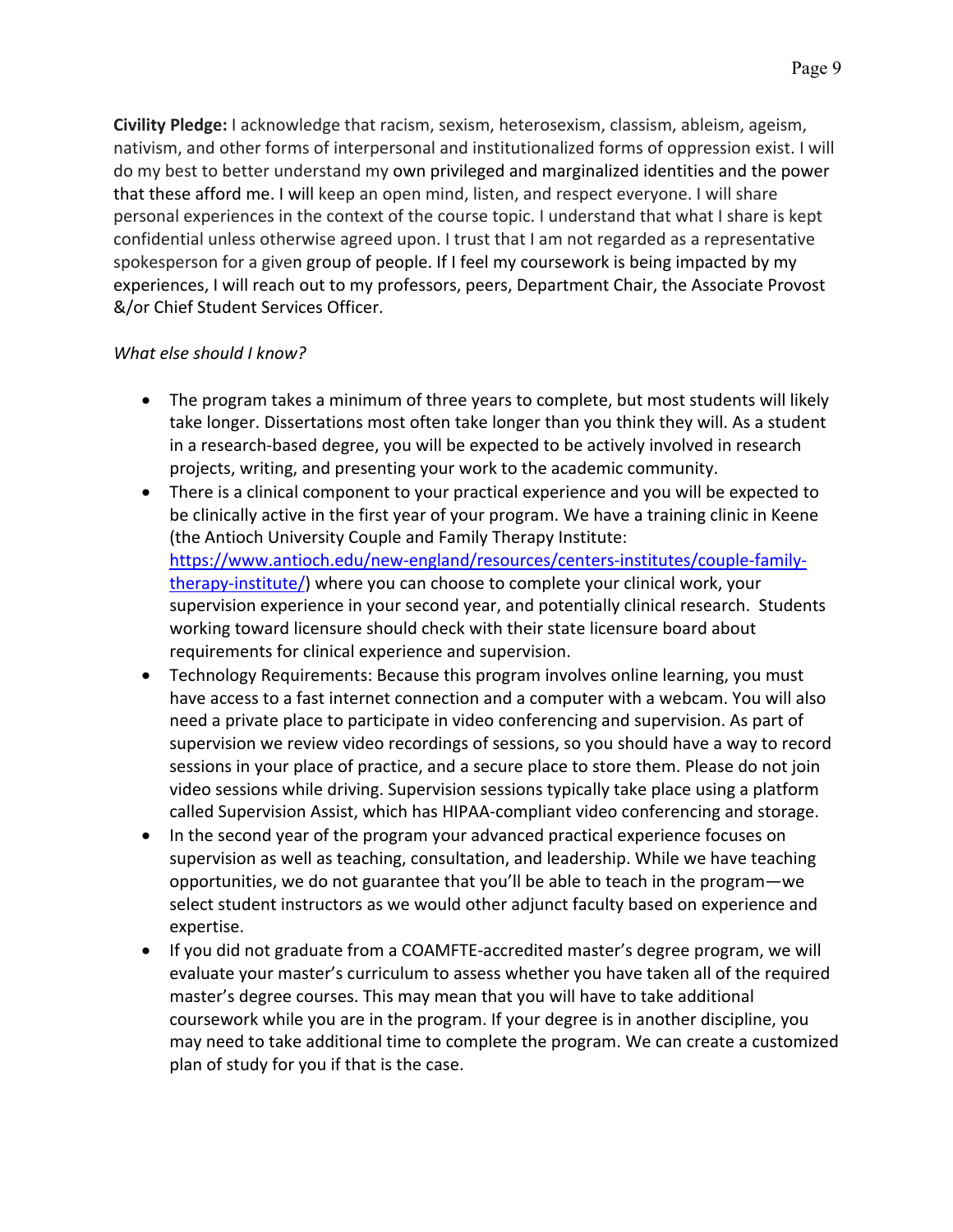• We expect a high level of professionalism and commitment to ethical standards. You will need to maintain a high level of academic performance in order to stay in the program. Since you will be in contact with your peers and professors primarily online throughout the year, it is important that you can commit to being responsive via email within reasonable timeframes. Note that you must use your Antioch email for communication with the University and your professors and expect to receive office AU emails only at that address.

#### **Minimum Academic Expectations (Student Retention)**

As a doctoral program we have high expectations for student work. Students are expected to earn a rating of "Good" or better in the "Overall Course Performance" category for all courses. The "Overall Course Performance" is the overall rating that a faculty member gives in their course evaluations.

Students may be placed on Academic Warning if they receive more than one Overall Course Performance rating of "Satisfactory" or receive "No Credit" or an Overall Course Performance rating of "Unsatisfactory" in any course.

Students may also be required to engage in an academic review for violations of academic policies, unprofessional and/or unethical behavior, and poor academic performance or progress as noted above and in the University's Satisfactory Academic Progress policies. Students may be disenrolled from the program following academic review and unsuccessful attempts at remediation (including receiving an Overall Course Performance rating less than "Good" in retaking a course). Specific university policies (as note above) may also involve specific procedures and have specific appeal procedures--these policies include the Student Grievance Policy and Student Conduct Policy, among others.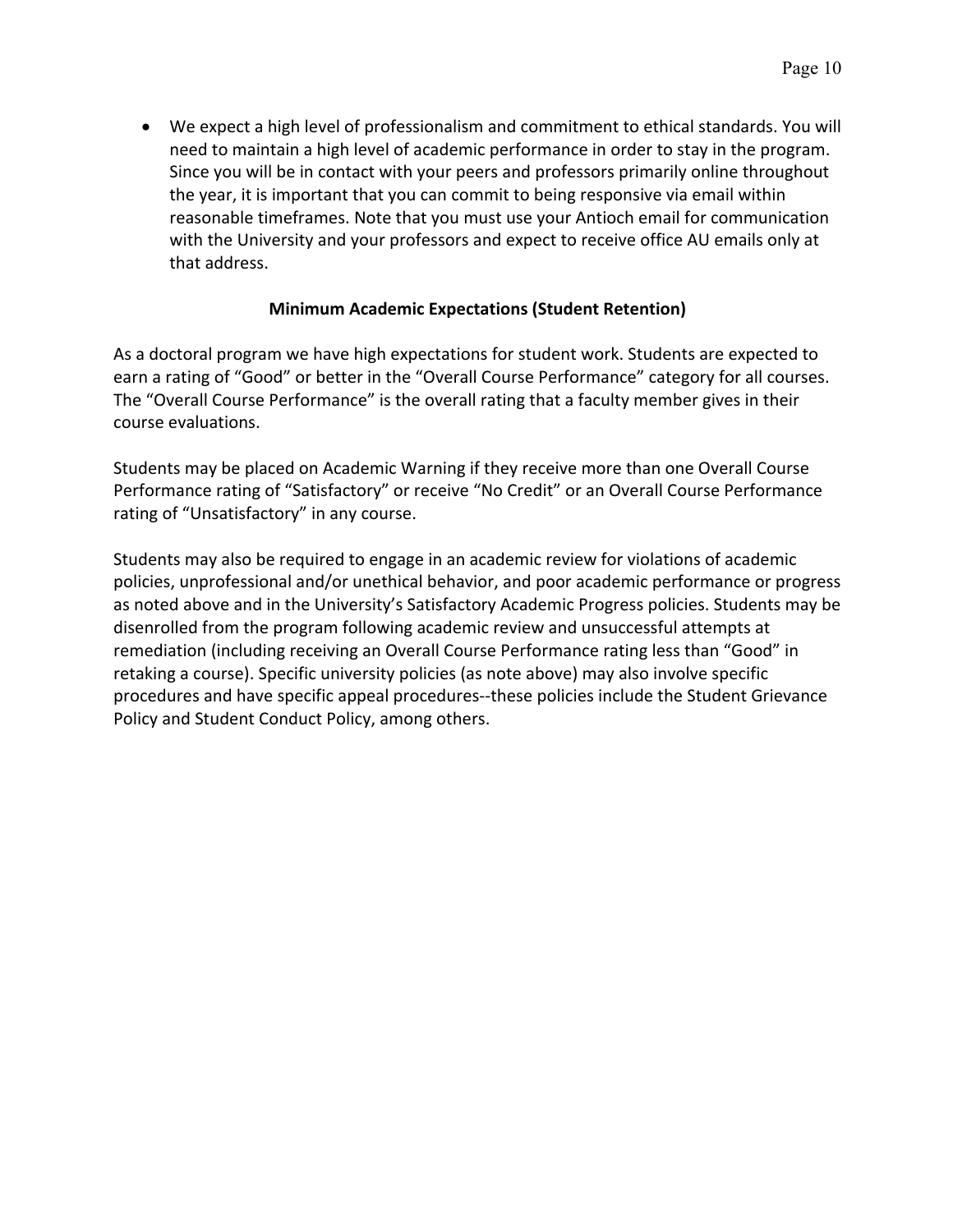## **Mission and Competencies**

The mission of the Antioch University New England PhD program in Couple and Family Therapy is to develop highly competent advanced clinicians in CFT and to develop students who are competent in teaching CFT, in providing clinical supervision in CFT, and in conducting CFTrelated research utilizing both quantitative and qualitative methodologies. CFT doctoral students will also develop a focus on social justice and human diversity issues across all areas of the curriculum.

Derived from our mission, the program has identified the following Program Goals:

- 1. Prepare graduates who are advanced CFT clinicians
- 2. Prepare graduates who are competent in CFT teaching, leadership, and/or consultation and in clinical supervision
- 3. Prepare graduates who are competent in various CFT research methods
- 4. Prepare graduates who have a social justice focus

The following lists the Competency Areas developed in the PhD in CFT program. In each competency area are listed the Program Student Learning Outcomes (SLOs), the specific language from the Commission on Accreditation for Marriage and Family Therapy Education (COAMFTE) Accreditation Standards Version 12 Advanced Curriculum components, the specific Courses and Learning Achievements and areas in the curriculum where additional learning takes place to address each Competency Area as well as a list of the evidence to be used to evaluate each SLO.

## • *Advanced Clinical Skills in Couple/Marriage and Family Therapy*

- o Program Student Learning Outcome 1: Students will demonstrate advanced understanding of multiple family and couple therapy models.
	- COAMFTE Accreditation Language: Addresses ACA 2: demonstrate an advanced understanding and application of multiple family and couple models and empirically-supported interventions
- o Courses and Learning Achievements:
	- Advanced Clinical Skills in CFT and Professional Seminars
		- Advanced Theory of Change Paper
		- CFT Model Application Paper
- o Additional Learning:
	- Professional Seminars I, II, III (and elective prosems IV, V, and VI)
- o Evidence used to determine competence:
	- Quality of Documentation evaluations for courses
	- Theory of Change Paper Rubric
	- Clinical Evaluations by faculty and site supervisors
	- Qualifying Examination Portfolio and Defense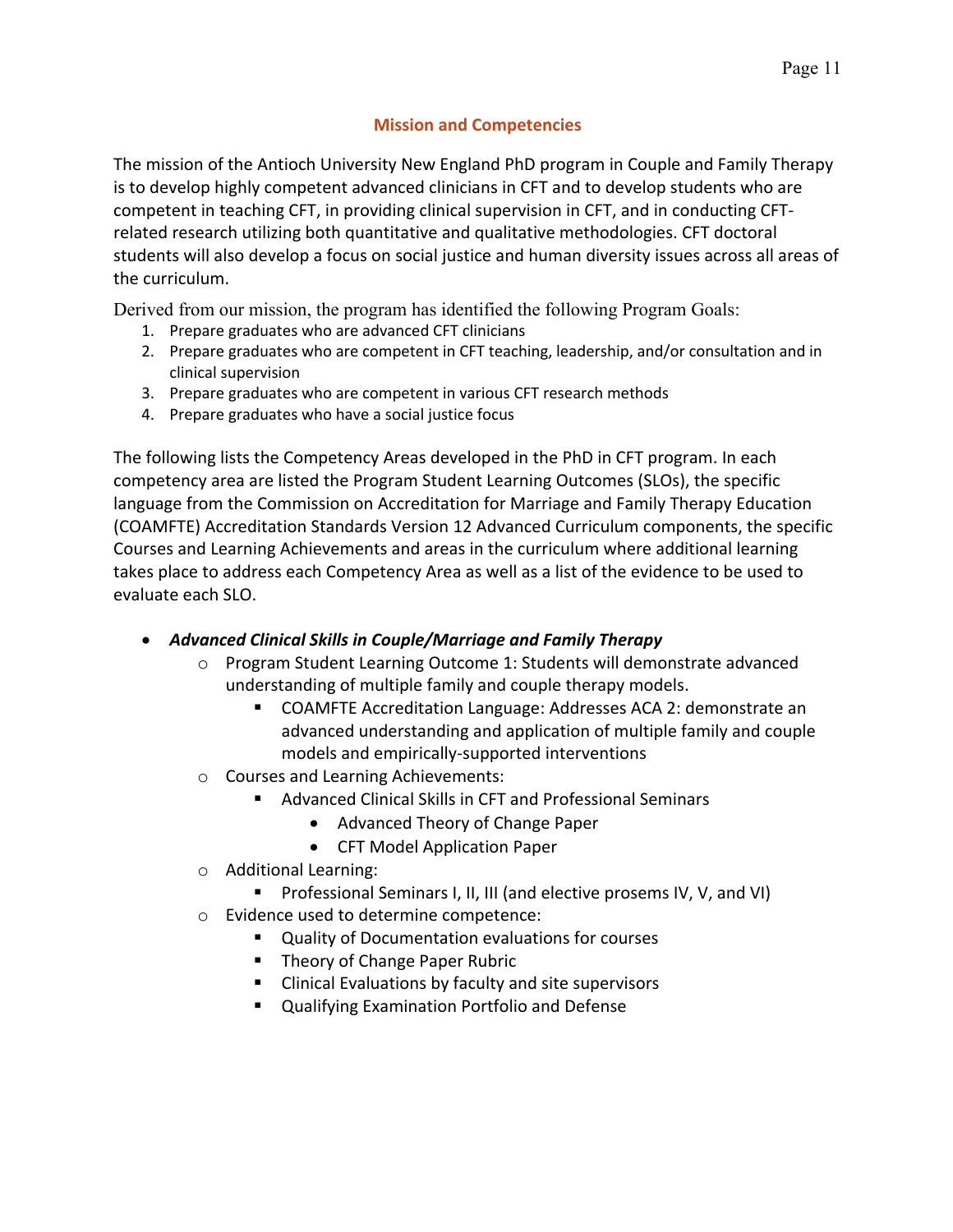- o Program Student Learning Outcome 2: Students will develop a specialized clinical area that is grounded in research and is at an advanced level of intervention and understanding.
	- COAMFTE Accreditation Language: Addressed Advanced Curriculum Area (ACA) 2: development of a specialized clinical area that is grounded in research and is at an advanced level of intervention and understanding.
- o Courses and Learning Achievements:
	- § Advanced Relational/Systemic Clinical Theory
		- Model Exploration Paper
		- Clinical Specialization Paper (QE)
- o Additional Learning:
	- Professional Seminars
- o Evidence used to determine competence:
	- Quality of Documentation evaluations for courses
	- Clinical Evaluations by faculty and site supervisors
	- Qualifying Examination Portfolio and Defense

# • *Relational/Systemic Applications to Contemporary Challenges*

- o Program Student Learning Outcome 3: Students will demonstrate the ability to develop relational/systemic innovations across multiple domains.
	- § COAMFTE Accreditation Language: Addresses ACA 3: develop relational/systemic innovations; application to controversial moral and advanced ethical dilemmas, international, cross-cultural, and multicultural issues in Couple or Marriage and Family Therapy professional roles, responsibilities, practices, and applications to other contemporary problems; demonstrate competency in family policy and/or family law.
- o Courses and Learning Achievements:
	- § Relational/Systemic Applications to Contemporary Challenges
		- Innovation Paper
	- Family Policy
		- Family Policy Application/Analysis Paper
	- Advanced Clinical Skills and Clinical Ethics
		- Advanced Ethics Paper
	- Clinical Innovations w/ Diverse Populations
		- Application to Diverse Populations Paper
- o Additional Learning:
	- Professional Seminars
- o Evidence used to determine competence:
	- Quality of Documentation evaluations for courses
	- Clinical Evaluations by faculty and site supervisors
	- Qualifying Examination Portfolio and Defense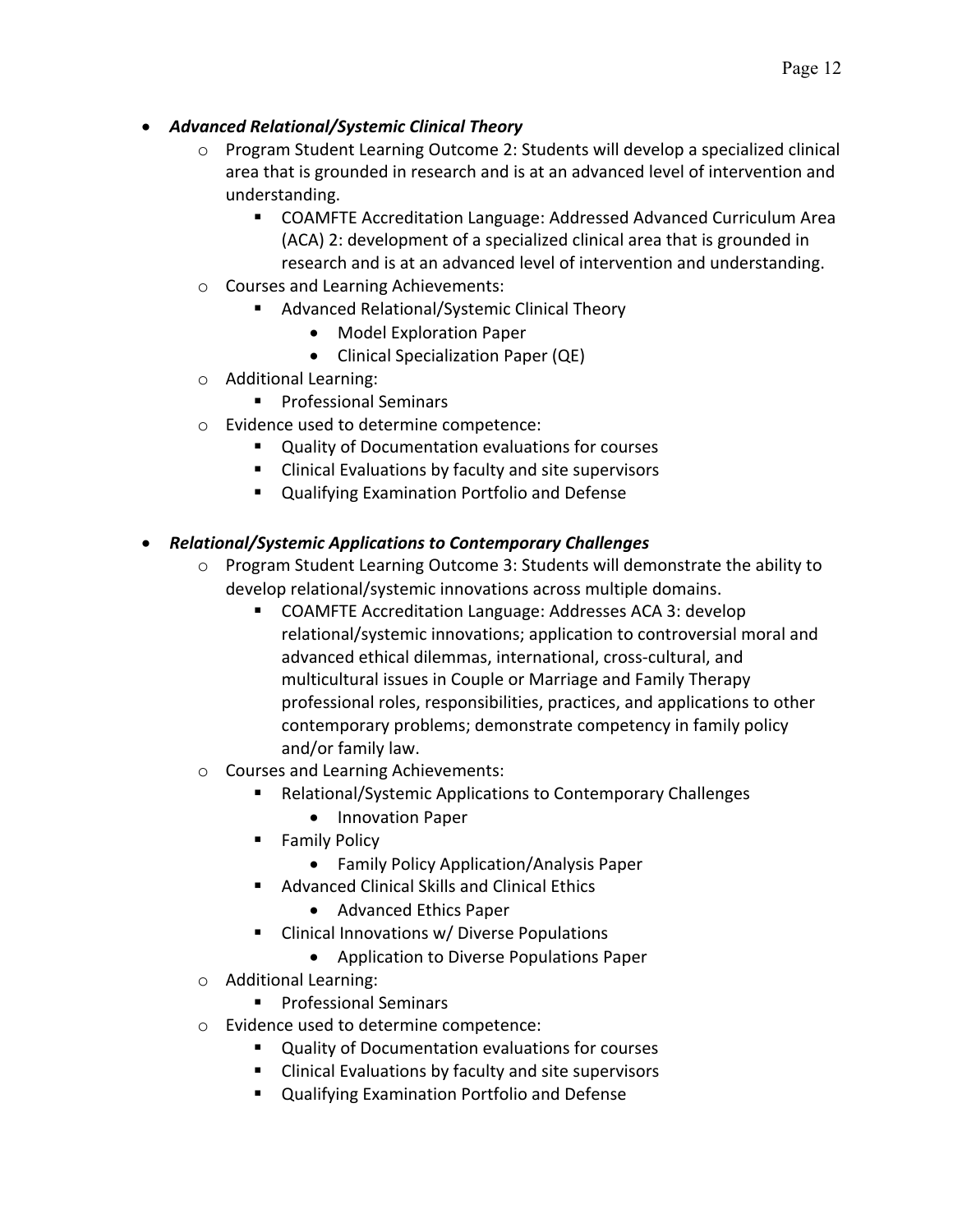## • *Social Justice Applications*

- o Program Student Learning Outcome 4: Students will demonstrate competency in social justice approaches to CFT teaching, research, supervision, and practice, demonstrating attention to multiple domains of diversity.
	- COAMFTE Accreditation Language: Addresses ACA 1, 2, 3 and 4: demonstrate skill in working with diverse populations across the lifespan through direct clinical work or in supervision of the therapy of others; demonstration of an awareness of cultural issues, differences, and personal blind spots in their clinical and supervisory work; Students who have teaching opportunities in formal or informal settings will demonstrate a sensitivity to issues of diversity in the material they teach, to the persons they are teaching, and in the ways in which information and correction is provided; understanding and demonstrated sensitivity to and awareness of how issues of diversity in terms of culture, gender, sexual orientation, age, SES, etc. play a role in their choice of research topics and their conduct of research activities.
- o Courses and Learning Achievements:
	- Social Justice Theory and Application
		- Social Justice Theory Paper and Plan
- o Evidence used to determine competence:
	- Quality of Documentation evaluations for courses
	- Qualifying Examination Portfolio and Defense
	- Evidence across other domains (items from rubrics and evaluations for other competency areas)

# • *Introductory Research Methods in Quantitative and Qualitative Research*

- o Program Student Learning Outcome 5: Students will demonstrate proficiency in quantitative and qualitative CFT research methods and analysis.
	- COAMFTE Accreditation Language: Addresses ACA 1: demonstrated proficiency in quantitative methods and analysis techniques, qualitative methods and analysis techniques, or mixed methods and analysis techniques appropriate to carrying out research in relationships; demonstrated working knowledge of other methodologies and analysis techniques outside of their proficiency area (e.g., if a student decides to become proficient in quantitative methods, s/he will have a working knowledge of qualitative methods as well).
- o Courses and Learning Achievements:
	- Introduction to Research Methods in CFT
		- Literature Review
		- Research Question
	- Introduction to Qualitative Methods
		- Qualitative Proposal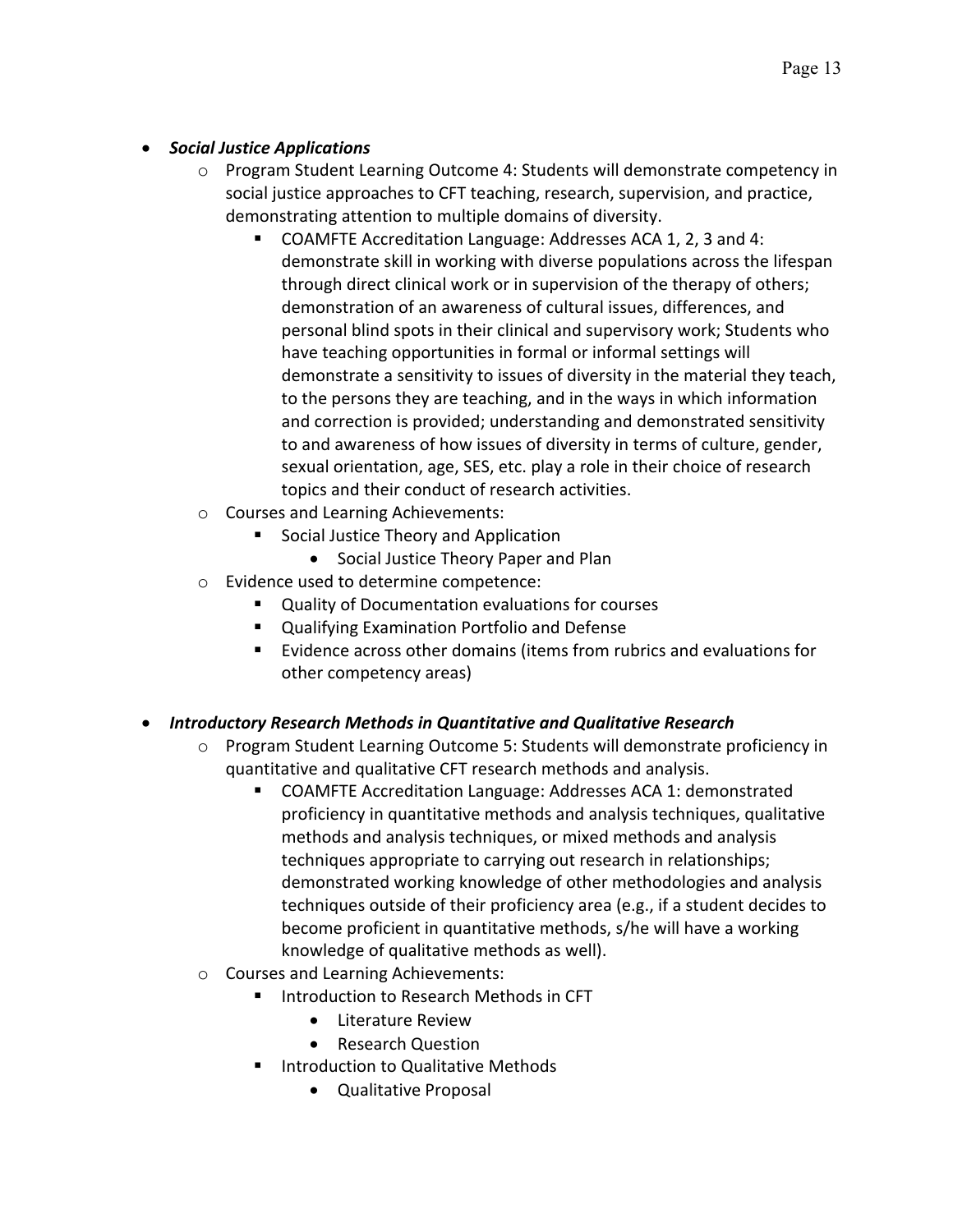- Introduction to Quantitative Methods
	- Quantitative Proposal
- Introduction to Statistics
	- Statistics Application Paper
- Research Ethics
	- CITI Modules completion Certificate
	- Research Ethics Application/IRB Application
- o Additional Learning:
	- Research Groups
- o Evidence used to determine competence:
	- Quality of Documentation evaluations for courses
	- Evidence of CITI Modules completion
	- Evidence of IRB approval
	- Qualifying Examination Portfolio and Defense

## • *Advanced Research Methods and Applications*

- o Program Student Learning Outcome 6: Students will demonstrate understanding of change research with relationships and will demonstrate application of research methods through grant-writing, publication, and presentation.
	- COAMFTE Accreditation Language: Addresses ACA 1: demonstrate understanding of the theoretical complexity of change within relationships and how this complexity informs research; students should have opportunities to participate in grants and grant-writing activities, and in the publication and presentation of research material.
- o Courses and Learning Achievements:
	- Advanced Research Methods: Program Evaluation
		- Program Evaluation
	- Advanced Research Methods Applications
		- Completed Research Study
		- Publication or Presentation of Research
	- Advanced Statistics
		- Analyzed Data for various methods
	- Grant and Professional Writing
		- Grant application
		- Published Paper (from any area in curriculum)
	- § Dissertation Seminar
		- Draft Dissertation Proposal and Plan for completion
	- Dissertation
		- Dissertation
- o Additional Learning:
	- Research Groups
- o Evidence used to determine competence:
	- Quality of Documentation evaluations for courses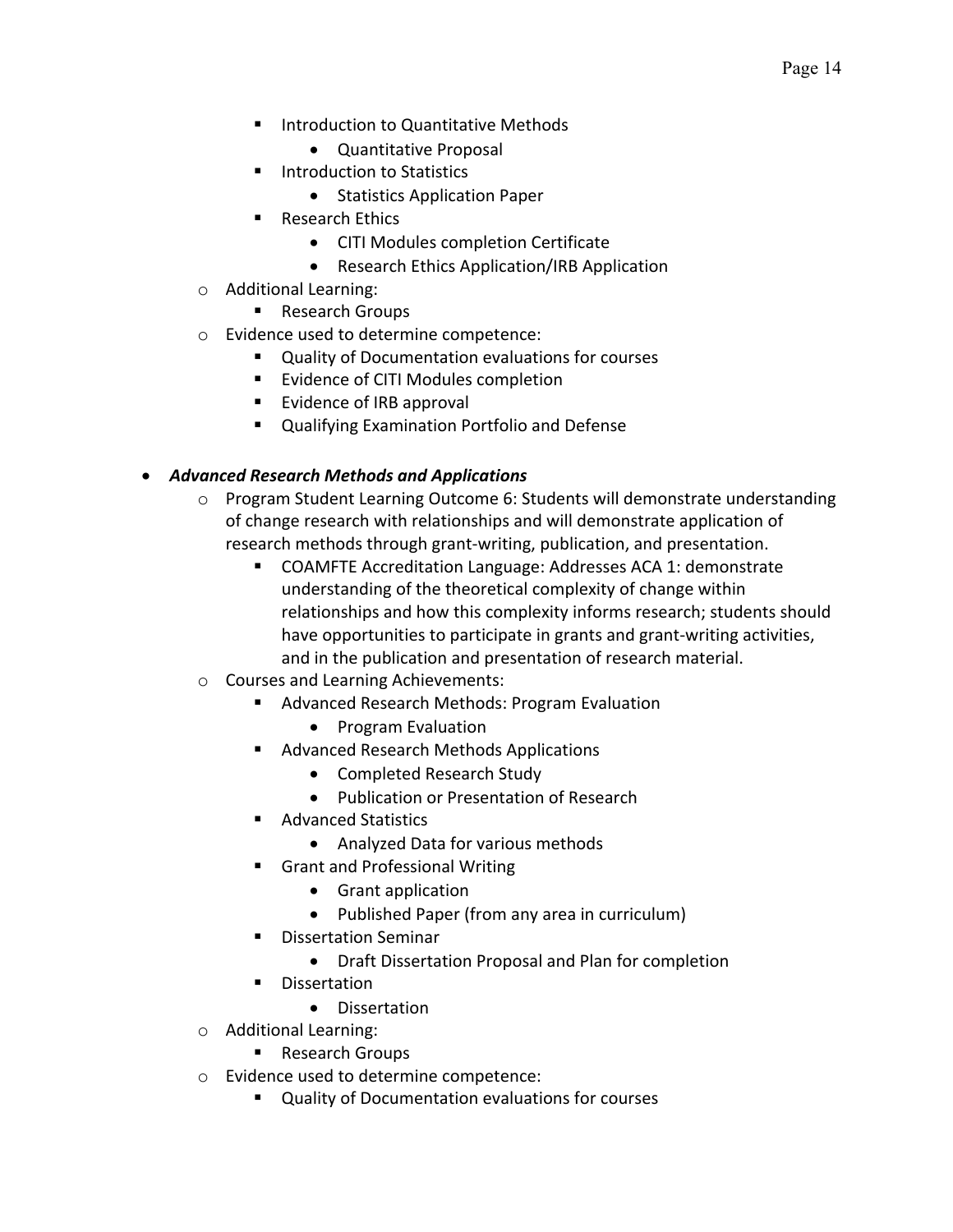- Evidence of publication and/or presentation of research
- Dissertation Proposal and Dissertation Defense results
- Qualifying Examination Portfolio and Defense

## • *Couple and Family Therapy Supervision*

- o Program Student Learning Outcome 7: Students will demonstrate competency in CFT supervision.
	- COAMFTE Accreditation Language: Addresses ACA 4: demonstrate skill in working with diverse populations across the lifespan through direct clinical work or in supervision of the therapy of others; demonstrate skills in clinical supervision
- o Courses and Learning Achievements:
	- Supervision in CFT
		- Supervision Philosophy Draft
		- Advanced Supervision
			- Final Supervision Philosophy
			- Supervision Portfolio (QE)
- o Additional Learning:
	- Professional Seminar in T/C/L/S
- o Evidence used to determine competence:
	- Quality of Documentation evaluations for courses
	- § Supervision evaluations by supervision mentor/faculty and supervisees
	- Qualifying Examination Portfolio and Defense
- *Teaching/Leadership/Consultation in Couple and Family Therapy*
	- o Program Student Learning Outcome 8: Students will demonstrate competency in teaching, leadership, and/or consultation.
		- COAMFTE Accreditation Language: Addresses ACA 4: administrative competencies including program development and policy, leadership roles and evaluation of CFT educational and service oriented institutions and agencies; develop and apply a teaching philosophy, as well as demonstrate the capacity to develop and apply course evaluation methods and Student Learning Outcomes; Students who have teaching opportunities in formal or informal settings will demonstrate a sensitivity to issues of diversity in the material they teach, to the persons they are teaching, and in the ways in which information and correction is provided.
	- o Courses and Learning Achievements:
		- Introduction to Teaching/Consultation/Leadership (T/C/L) in CFT
			- Course or Program Development
		- T/C/L Applications
			- T/C/L Philosophy
	- o Additional Learning: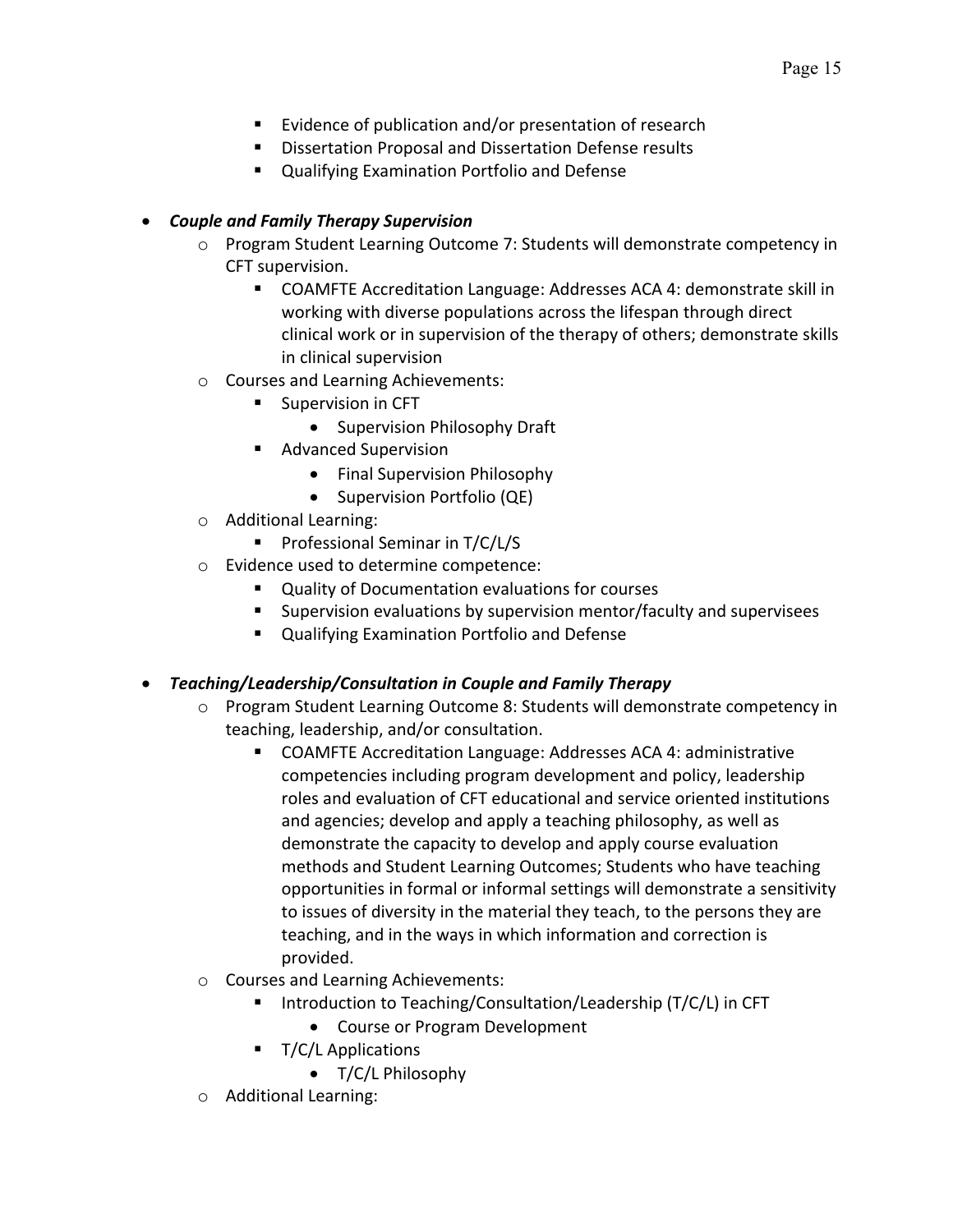- Professional Seminar in T/C/L/S
- o Evidence used to determine competence:
	- Quality of Documentation evaluations for courses
	- Teaching Evaluations (if applicable)
	- § Qualifying Examination Portfolio and Defense

## Summary Table

| <b>Competency Area</b>                                                      | <b>Learning Outcome</b>                                                                                                                                                                                |
|-----------------------------------------------------------------------------|--------------------------------------------------------------------------------------------------------------------------------------------------------------------------------------------------------|
| <b>Advanced Clinical Skills in</b><br>Couple/Marriage and Family Therapy    | 1. Students will demonstrate advanced<br>understanding of multiple family and couple<br>therapy models                                                                                                 |
| <b>Advanced Relational/Systemic</b><br><b>Clinical Theory</b>               | 2. Students will develop a specialized clinical<br>area that is grounded in research and is at an<br>advanced level of intervention and<br>understanding                                               |
| Relational/Systemic Applications to<br><b>Contemporary Challenges</b>       | 3. Students will demonstrate the ability to<br>develop relational/systemic innovations across<br>multiple domains                                                                                      |
| <b>Social Justice Applications</b>                                          | 4. Students will demonstrate competency in<br>social justice approaches to CFT teaching,<br>research, supervision, and practice,<br>demonstrating attention to multiple domains of<br>diversity        |
| <b>Introductory Research Methods</b><br><b>Quantitative and Qualitative</b> | 5. Students will demonstrate proficiency in<br>quantitative and qualitative CFT research<br>methods and analysis                                                                                       |
| Advanced Research Methods and<br>Applications                               | 6. Students will demonstrate understanding of<br>change research with relationships and will<br>demonstrate application of research methods<br>through grant-writing, publication, and<br>presentation |
| Couple and Family Therapy<br>Supervision                                    | 7. Students will demonstrate competency in CFT<br>supervision                                                                                                                                          |
| Teaching/Leadership/Consultation in                                         |                                                                                                                                                                                                        |
| Couple and Family Therapy                                                   | 8. Students will demonstrate competency in<br>teaching, leadership, and/or consultation                                                                                                                |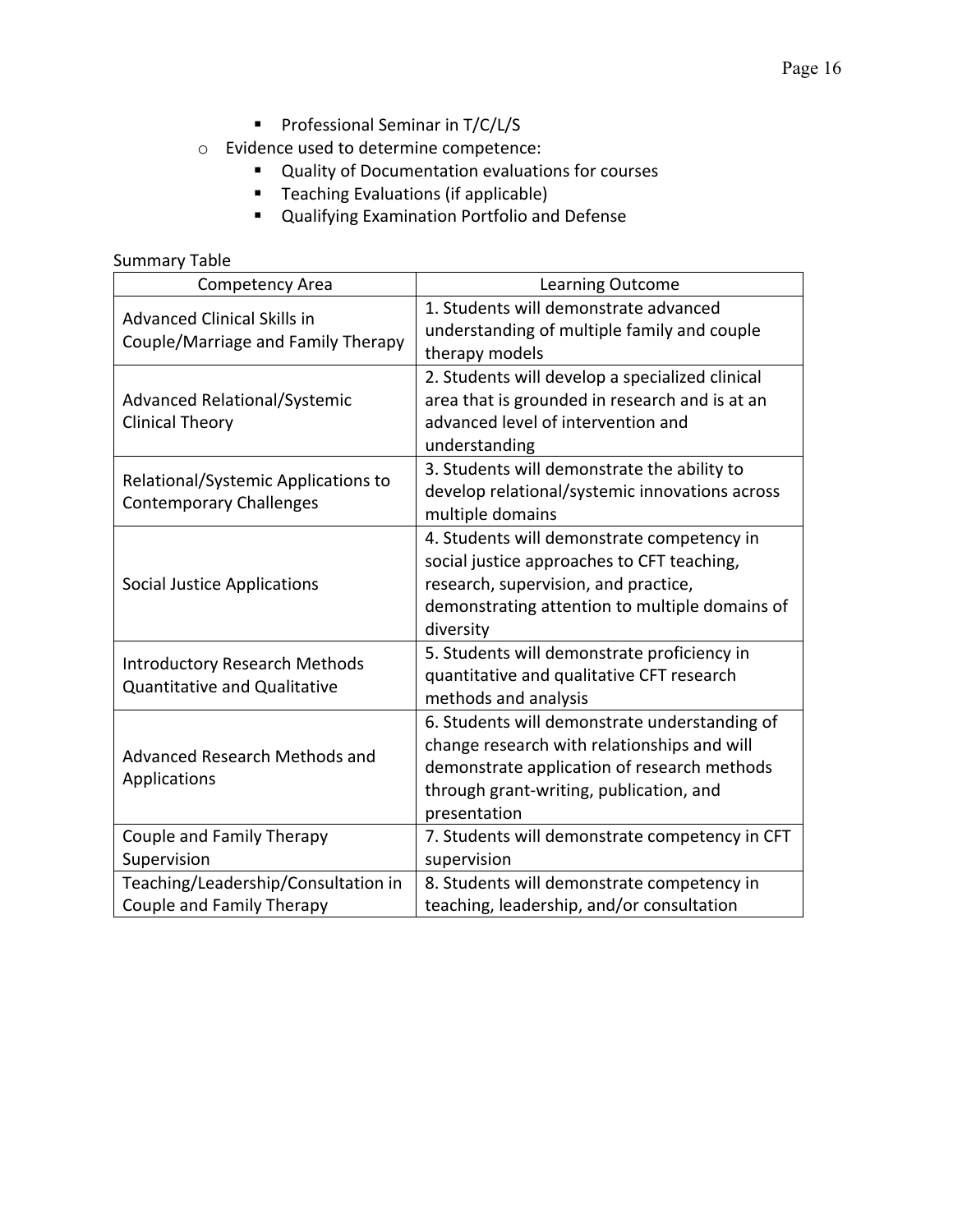## **Assessment of Student Learning Outcomes**

Student learning outcomes will be assessed in a variety of ways (as noted above), and at multiple levels. At the course level, each course will have specific outcomes-based learning objectives that students must meet to achieve passing grades for courses. Doctoral students will meet educational outcomes through a variety of means, including through the use of papers, presentations, observed clinical work, observed supervision, and so forth.

Student learning outcomes will be assessed through the use of specific assessment tools designed to measure core competencies, specifically those core competencies that address the educational goals noted earlier (for example, clinical competence, supervisory competence, teaching competence, and research competence). Teaching will be evaluated through summative and formative teaching evaluations.

Student learning outcomes will also be assessed through the use of qualifying examinations exams that are used to assess readiness to be considered a candidate for the degree. Qualifying exams will include content assessing the competency areas noted above (clinical, supervisory, teaching and research). As examples, the clinical qualifying exam will include a cohesive presentation of clinical work related to a theory of change paper and other papers noted in the clinical competencies areas, while the teaching qualifying exam may include a teaching portfolio and teaching philosophy.

Finally, students will complete a research dissertation on a topic important to the field of Marriage and Family Therapy, and only will be awarded the degree upon successful defense of the dissertation.

## **Program Assessment Policy**

It is the policy of the CFT Programs (Master of Arts and Doctor of Philosophy) to collect and aggregate a variety of data in order to facilitate program improvement. These data include, but are not limited to, course evaluations, assessments of student learning from course materials, clinical assessments, capstone projects (at the doctoral level this includes qualifying examinations as well as dissertations), as well as surveys of graduating students, alumni, and employers. The program will gather information on graduation rates, licensure exam pass rates, and job placement in addition to the above specified data. Information from these assessments will be used to evaluate program effectiveness in meeting identified outcomes (including student learning outcomes, program outcomes, and faculty outcomes) and will also be used to fulfill requirements of accreditation (including regional university accreditation as well as program accreditation).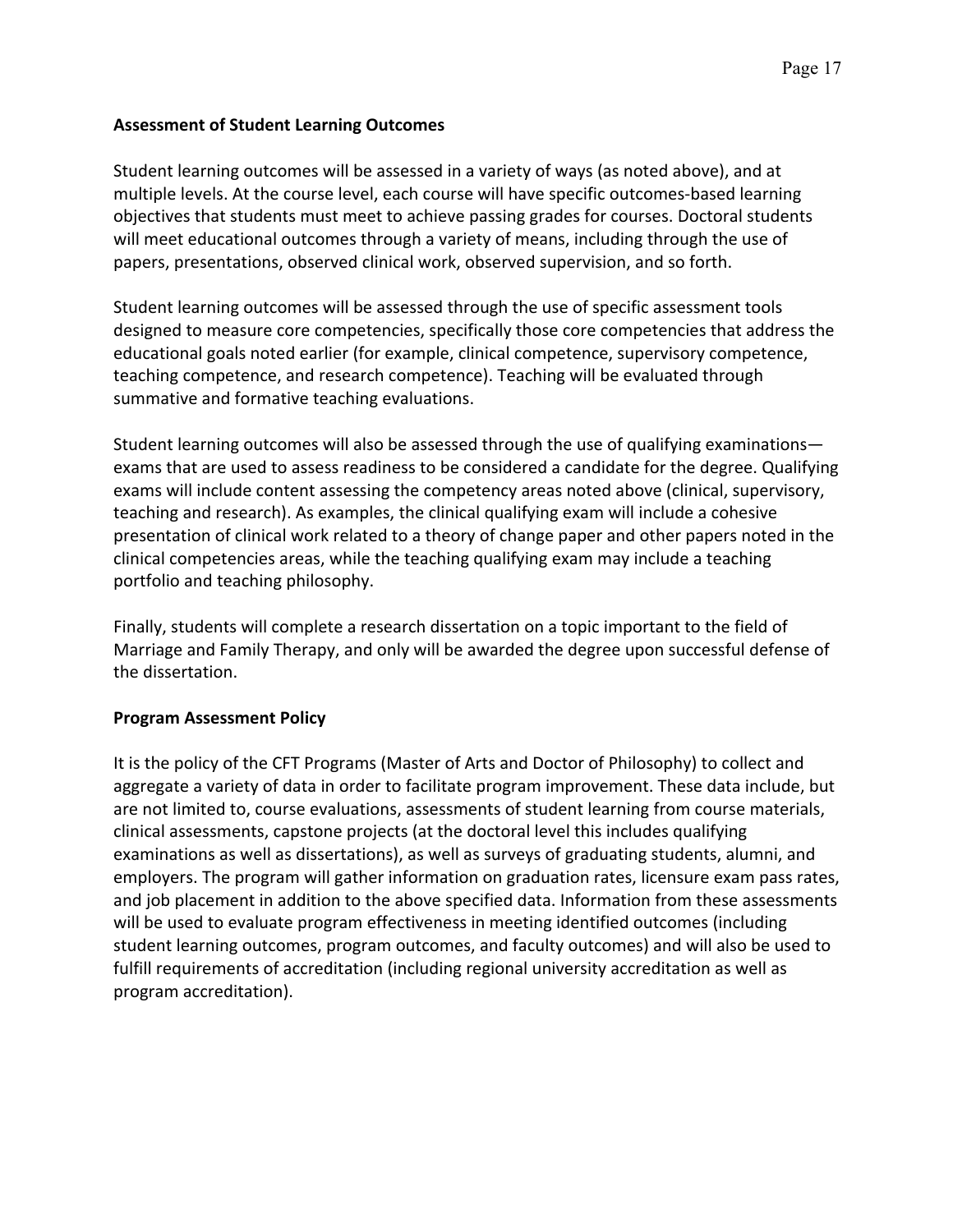#### **Degree Requirements**

The official degree requirements are listed in the AUNE Online Academic Catalog at https://www.antioch.edu/new-england/resources/.

Additional Requirements

Students in the CFT program are required to maintain membership in the American Association for Marriage and Family Therapy (see the membership tab on the AAMFT website at www.aamft.org).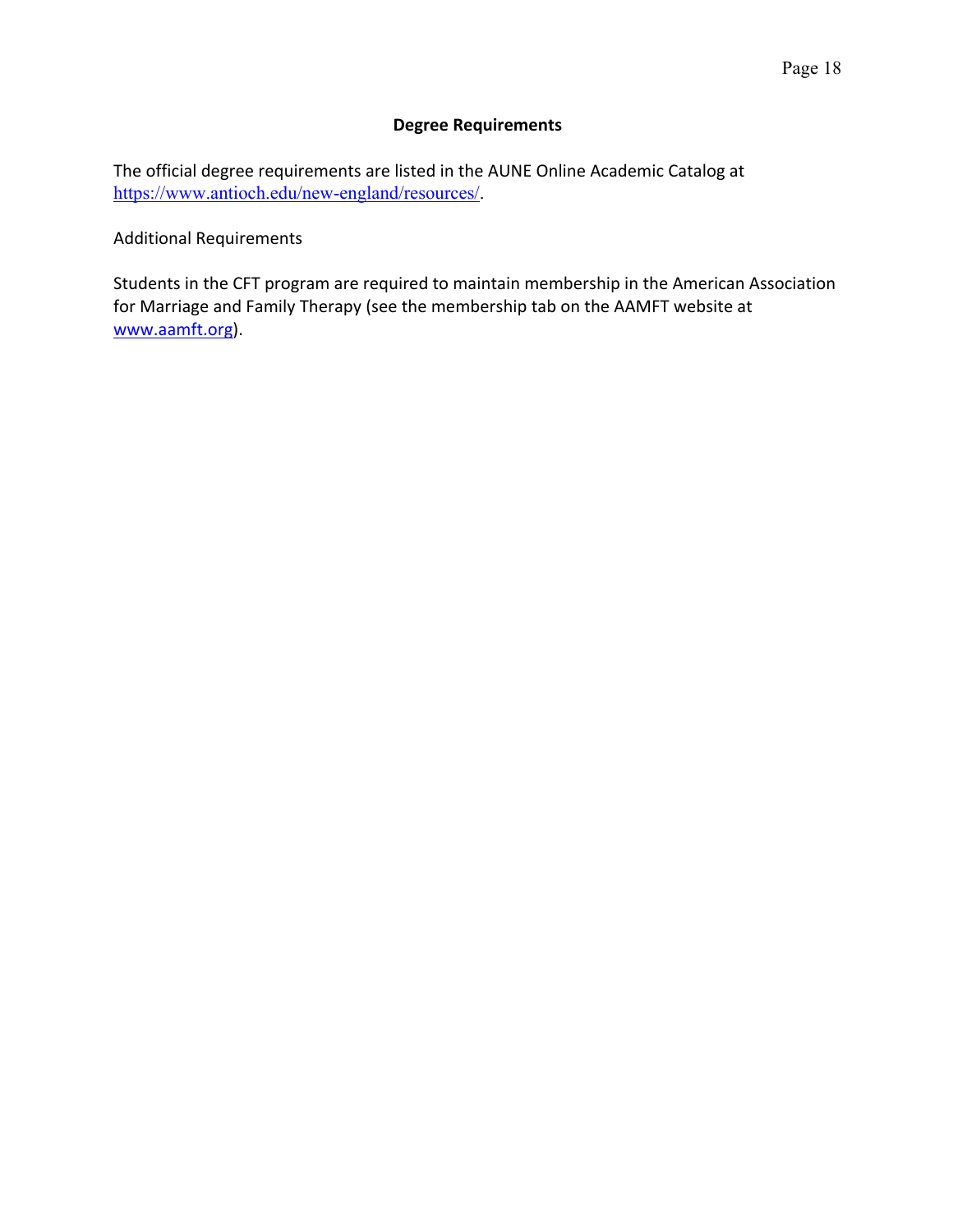| Course #        | Courses                                                  | <b>Timing</b> | <b>Credits</b> | <b>Semester</b><br><b>Credits</b> |
|-----------------|----------------------------------------------------------|---------------|----------------|-----------------------------------|
| <b>CFT 7020</b> | Introduction to Research and research ethics             | Fall 1        | 3              |                                   |
| CFT 7010        | Social Justice Theory and Application                    | Fall 1        | 3              |                                   |
| <b>CFT 7030</b> | Relational Systemic Theory and Applications              | Fall 1        | 3              |                                   |
| CFT 7401        | Doc Prof/Pract I                                         | Fall 1        | 3              | 12 credits                        |
| CFT 7110        | Introduction to Quantitative Methods                     | Spring 1      | 3              |                                   |
| CFT 7190        | Introduction to Qualitative Methods                      | Spring 1      | 3              |                                   |
| CFT 7050        | Intro to Statistics                                      | Spring 1      | 3              |                                   |
| CFT 7402        | Doc Prof/Pract II                                        | Spring 1      | 3              | 12 credits                        |
| <b>CFT 7040</b> | Family Policy and Advocacy                               | Summer 1      | 3              |                                   |
| <b>CFT 7150</b> | Intro to Teaching/ Consultation/ Leadership (T/C/L)      | Summer 1      | $\overline{2}$ |                                   |
| <b>CFT 7090</b> | Supervision in CFT                                       | Summer 1      | 3              |                                   |
| CFT 7403        | Doc Prof/Pract III                                       | Summer 1      | 3              | 11 credits                        |
| CFT 7930        | <b>Advanced Statistics</b>                               | Fall 2        | $\mathbf{1}$   |                                   |
| CFT 7200        | Teaching/Consultation/Leadership (T/C/L)<br>Applications | Fall 2        | $\overline{2}$ |                                   |
| CFT 7500        | Advanced Clinical Skills and Clinical Ethics             | Fall 2        | 3              |                                   |
| CFT 7510        | <b>Advanced Supervision</b>                              | Fall 2        | 3              |                                   |
| CFT 7404        | Doc Prof/Pract IV (Elective)                             | Fall 2        | $\mathbf{1}$   |                                   |
| CFT 7201        | T/C/L/S Prof/Pract I                                     | Fall 2        | 3              | 12 credits                        |
| <b>CFT 7300</b> | Clinical Innovations w/ Diverse Populations              | Spring 2      | 3              |                                   |
| <b>CFT 7120</b> | <b>Grant and Professional Writing</b>                    | Spring 2      | 3              |                                   |
| <b>CFT 7920</b> | Adv Res Methods, Prog Eval, and Applications             | Spring 2      | 3              |                                   |
| CFT 7405        | Doc Prof/Pract V (Elective)                              | Spring 2      | $\mathbf{1}$   |                                   |
| <b>CFT 7202</b> | T/C/L/S Prof/Pract II                                    | Spring 2      | 3              | 12 credits                        |
| CFT 7940        | <b>Advanced Research Seminar</b>                         | Summer 2      | $\overline{2}$ |                                   |
| <b>CFT 8000</b> | <b>Dissertation Seminar</b>                              | Summer 2      | $\overline{2}$ |                                   |
| CFT 8100        | <b>Qualifying Examination</b>                            | Summer 2      | 2              |                                   |
| CFT 7406        | Doc Prof/Pract VI (Elective)                             | Summer 2      | 1              |                                   |
| CFT 7203        | T/C/L/S Prof/Pract III                                   | Summer 2      | 3              | 9 credits                         |
| <b>CFT 8981</b> | Dissertation I                                           | Fall 3        | 6              |                                   |
| CFT 7204        | T/C/L/S Prof/Pract IV (elective)                         | Fall 3        | $1\,$          | 6 credits                         |
| <b>CFT 8982</b> | Dissertation II                                          | Spring 3      | 6              |                                   |
| CFT 7205        | T/C/L/S Prof/Pract V (elective)                          | Spring 3      | $\mathbf 1$    | 6 credits                         |
| <b>CFT 8983</b> | <b>Dissertation III</b>                                  | Summer 3      | 6              |                                   |
| CFT 7206        | T/C/L/S Prof/Pract VI (elective)                         | Summer 3      | $\mathbf{1}$   | 6 credits                         |

## **Course Sequence CFT PhD Program**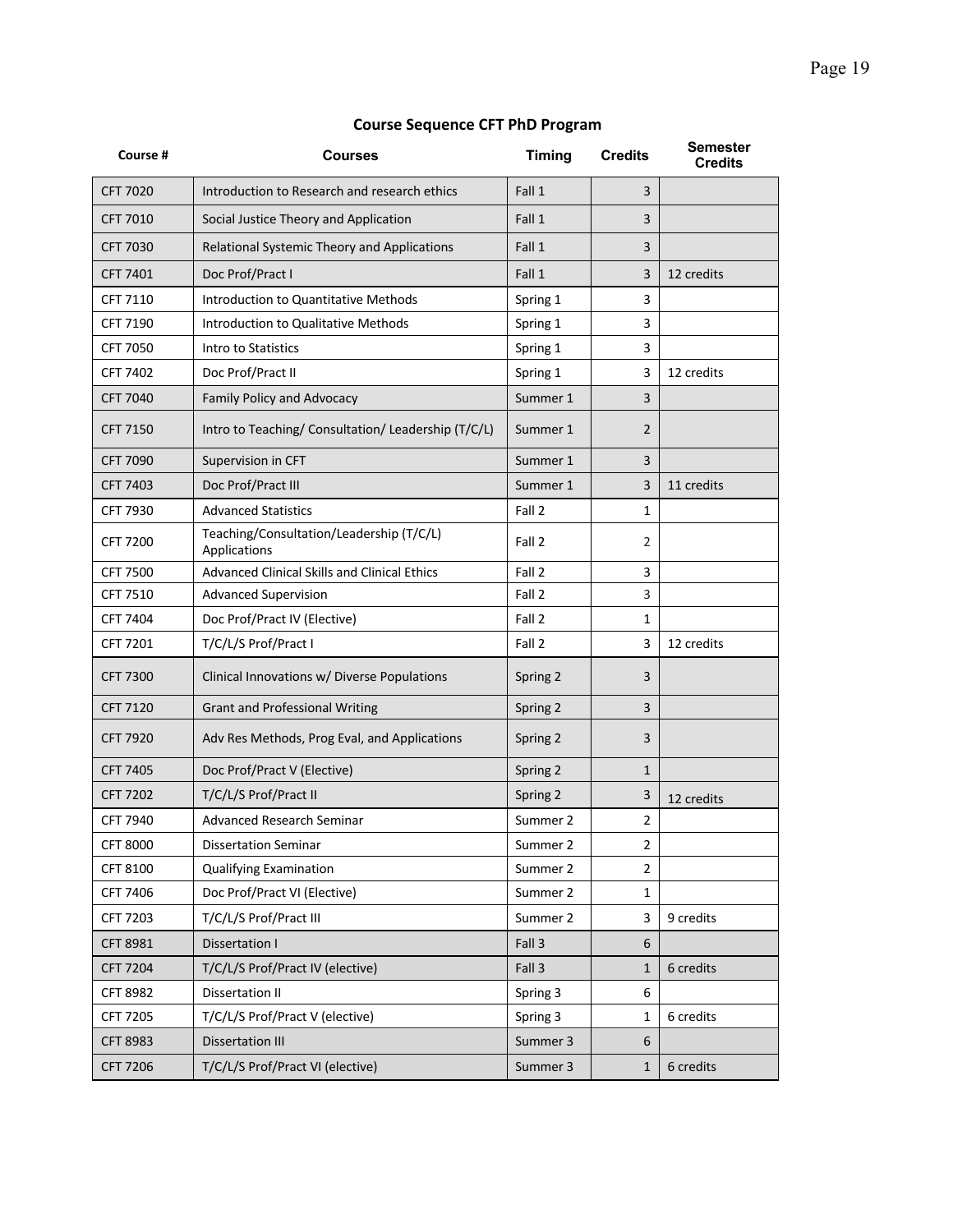## **Advising**

Doctoral students are assigned an initial faculty advisor for academic advising but will chose a dissertation chair who will take over the academic advising by the end of the 2<sup>nd</sup> year.

The assigned Academic Advisor is the primary person to sign off on routine registration forms, requests for advanced placement or transfer credits, and working with the student regarding any Supervised Individual Study contracts. Students and advisors will also maintain regular contact throughout the academic year via phone or video conference. The Clinical Training Coordinator is the primary contact for clarifying decision-making regarding internships.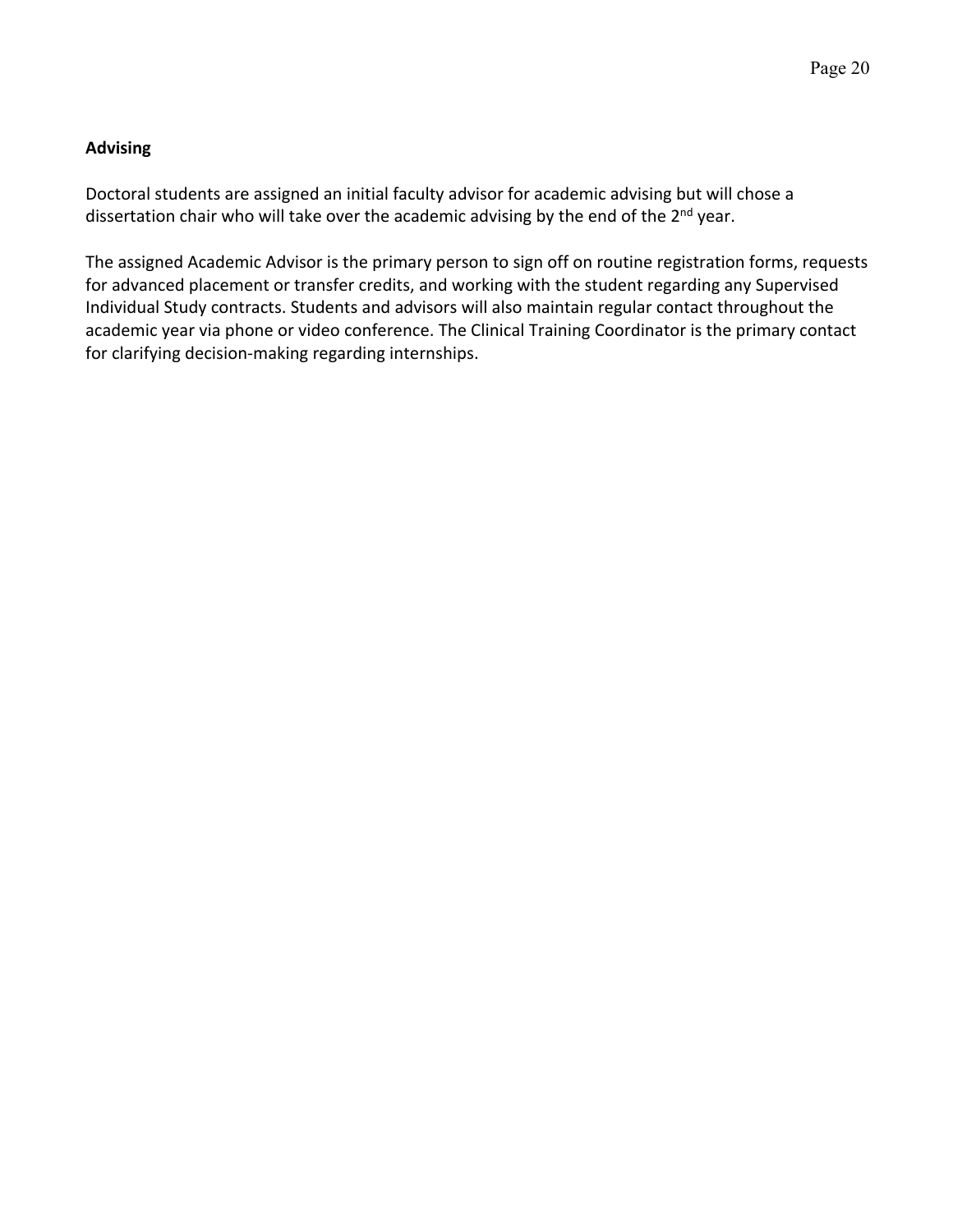#### **Student Governance**

Doctoral students in the CFT programs have two opportunities to engage in governance. At the program level the doctoral students elect a student representative to attend selected faculty meetings and bring student issues to the faculty as well as communicate program issues back to the doctoral student body. Student representatives provide input into the structure and implementation of the program, particularly around our 5 student learning outcome areas.

At the campus level, Antioch University New England has a student government that students from all programs can participate in (see https://www.antioch.edu/new-england/resources/students/studentorganizations/ for more information).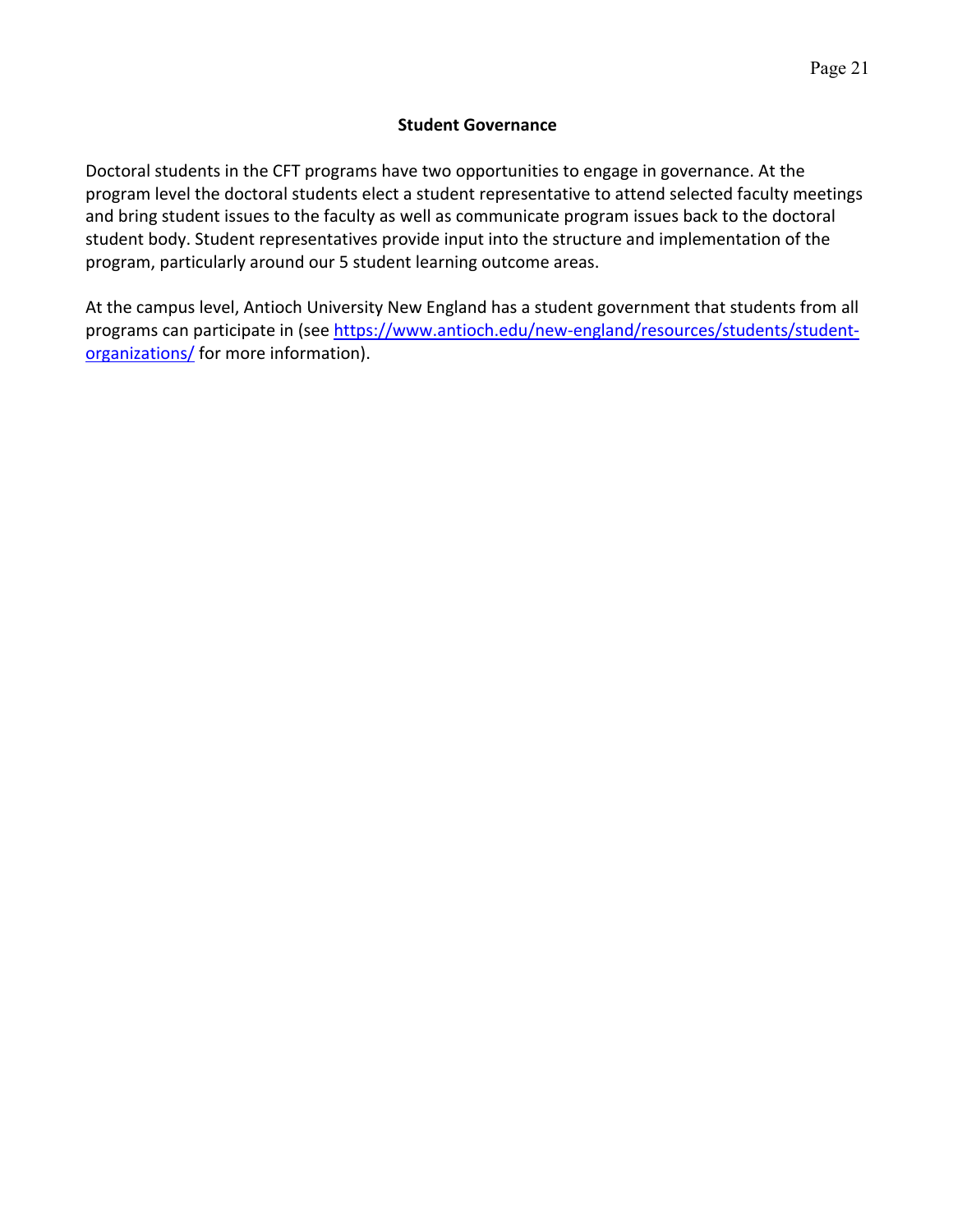#### **Student Support Services**

#### **Integrated Student Services**

Services that help students enroll and maintain their student status at AUNE are provided by four offices: Admissions, Financial Aid, the Registrar's Office, and the Student Accounts Office. These offices are staffed from 8:30 am to 4:30 pm, Monday through Friday, and may also receive requests during off hours through email. Visit "People & Offices" on the AUNE website for helpful information, including current tuition and fees, how to apply for financial aid, academic calendars, course registration information, how to order transcripts, and much more.

#### Access to student resources: https://www.antioch.edu/new-england/resources/

#### **Reasonable Accommodation for Students with Disabilities**

Antioch University is committed to providing reasonable accommodations to qualified students with disabilities in accordance with Section 504 of the Rehabilitation Act of 1973 and the Americans with Disabilities Act of 2008. Students with disabilities may contact the Disability Support Services office to initiate the process and request accommodations that will enable them to have an equal opportunity to benefit from and participate in the institution's programs and services. Students are encouraged to do this as early in the term as possible, since reasonable accommodations are not retroactive. The Disability Support Services office is available to address questions regarding reasonable accommodations at any point in the term. For more information, please contact Fran Ziperstein, Director of Student Disability Services, 603.283.2438, fziperstein@antioch.edu, Room 30.

#### **Support for Research & Audiovisual Services**

The **AUNE Library** offers research support, both face-to-face and long-distance via telephone, email, Gchat, and Skype. Your librarian, Rachel Sperling, is available weekdays 9 - 4:30 and by appointment to discuss topics, research strategies, citation management, and more. For more information about the AUNE Library, visit our website: https://www.antioch.edu/new-england/resources/students/library/

In addition to books, DVDs, and journals, the library has a large collection of audiovisual equipment available for checkout. For a complete list of AV equipment and borrowing guidelines, visit this page: http://libguides.antioch.edu/library\_AV

Any research materials that the library does not own can be requested through our excellent Interlibrary Loan service: https://antioch.illiad.oclc.org/illiad/

#### **Support for Writing and Presentations:**

The **AUNE Writing Center**, located in the library, offers free peer support for all parts of the writing process, including brainstorming and starting an assignment; organizing and structuring a draft; revising at the paragraph and sentence level; polishing near-final work; integrating your sources, and more. The AUNE Writing Center also supports Power Points, Prezis, Resumes, Cover Letters, and CVs.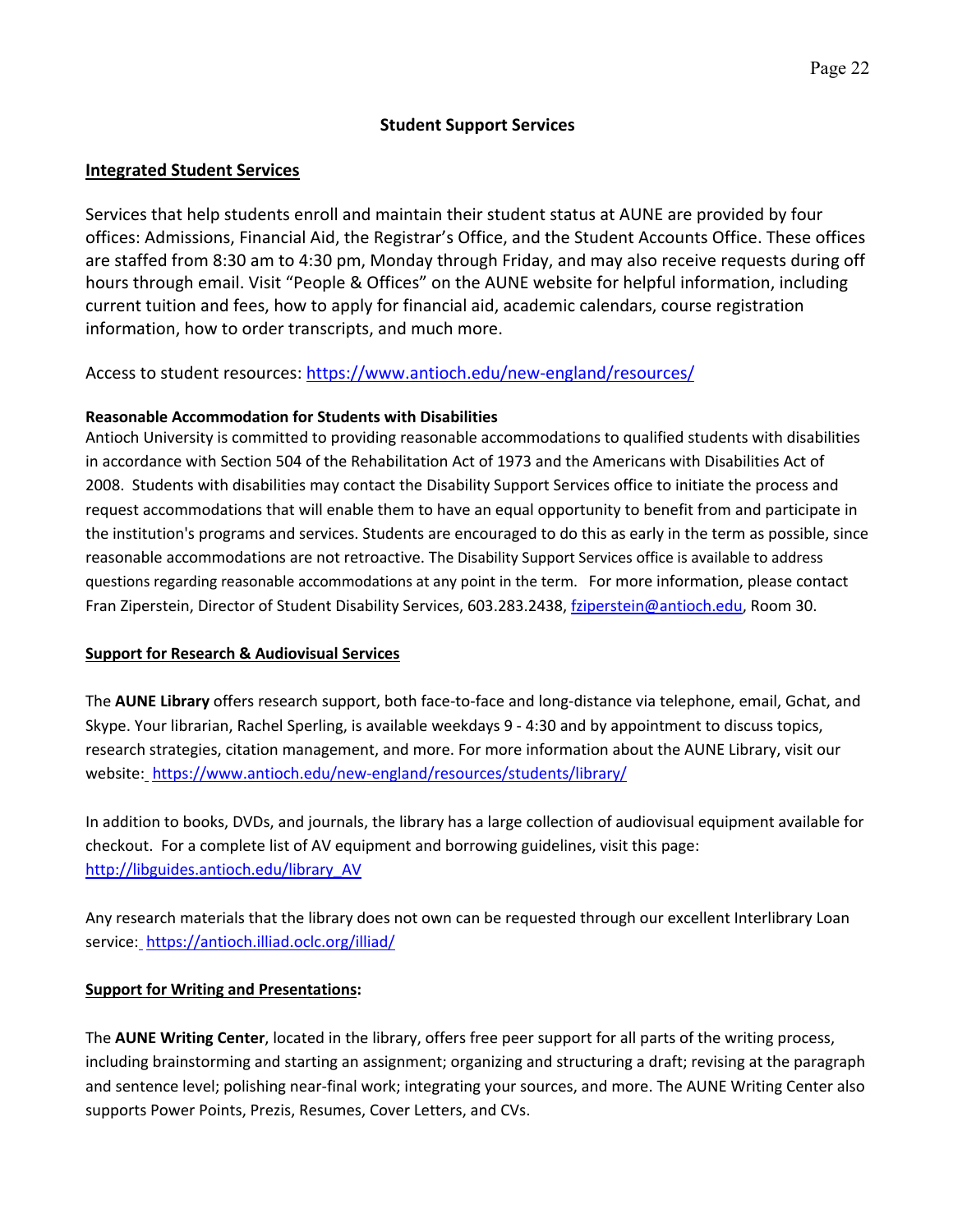- Support at the **AUNE Writing Center** is available in via face-to-face, phone, or skype sessions. You can see our schedule, make appointments, and access resources at the Writing Center website, https://www.antioch.edu/new-england/resources/students/writing-center/.
- For written feedback on writing, you can submit your work to the **Virtual Writing Center**, which operates out of Antioch Seattle and is available to all AU students. You can submit a paper to the VWC at https://www.antioch.edu/resources/students/virtual-writing-center/ and you will receive a response in 24-48 hours.
- Be sure to review this page on citing sources and academic honesty: https://www.antioch.edu/resources/students/virtual-writing-center/using-sources-avoiding-plagiarismacademic-honesty/

## **Career Services:**

Antioch University New England assists students in planning their careers and seeking employment in several ways. The primary route is through myCareer Planner, an online career counseling tool for AUNE students, available through the myCareer Planner button on AUDirect. Also, job listings are posted on bulletin boards maintained by each of the academic departments. Reference books on resume writing and interviewing for jobs are available in the library. Your advisor can also help you with advice on career planning and professional networking in your field of interest. Academic departments also sponsor practicum/internship and job fairs for current students. Alumni resources may be found here: https://www.antioch.edu/resources/alumni/.

#### **Licensure:**

Students are required to sign an acknowledgement that they have received information regarding the portability of the degree. This form will be signed at orientation prior to students beginning the program and notes that licensure requirements vary by state/province or other location, and that the program may not meet all the educational or licensure requirements in every state. See the Advanced Practical Experience handbook for additional information regarding licensure regulations.

#### **Counseling Services**

Students on campus or in the New England region can access counseling services at the Antioch Psychological Services Center: https://www.antioch.edu/new-england/resources/centersinstitutes/psychological-services-center/

#### All students can also access services via WellConnect

(https://sites.google.com/antioch.edu/auwellconnect/home) which provides a range of remote-access services, including counseling and coaching, referrals, and other wellness consultations. These services are available via phone, text, video, or in-person in certain locations.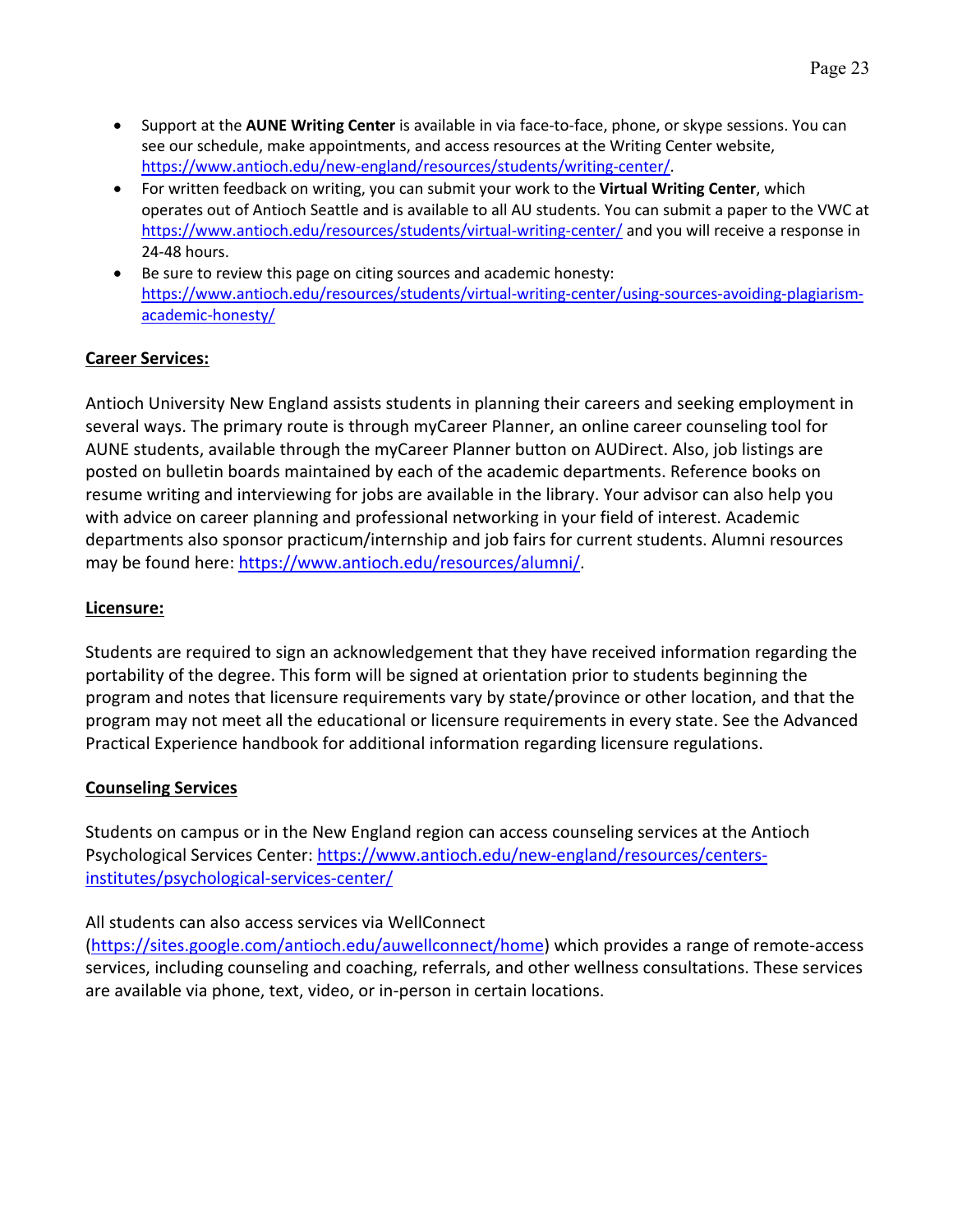## **Antioch University Policies**

Antioch University is committed to building a vibrant and inclusive educational environment that promotes learning and the free exchange of ideas. Our academic and learning communities are based upon the expectation that their members uphold the shared goal of academic excellence through honesty, integrity, and pride in one's own academic efforts and the respectful treatment of the academic efforts of others.

As a student at Antioch University, you have certain rights and responsibilities. While you may never need to immerse yourself in many of the policies below, we expect you to familiarize yourself with them. A quick guide to some Antioch University policies are gathered here with a quick overview of the contents and a link for convenient access to the full details.

All students are expected to comply with Antioch University policies, including the Title IX Sexual Harassment and Sexual Violence Policy and the Student Conduct Policy. Academic, student, and other university policies are available online at https://www.antioch.edu/newengland/resources/students/student-policies/

Antioch University (AU) and Antioch University New England (AUNE) reserve the right to revise or modify these policies and procedures or create new policies and procedures at any time as deemed necessary and appropriate. Find all AU policies http://aura.antioch.edu/au\_policies/

|       | Policy Policy Name                                         | Overview of Policy                                                                                                                                                                                                                                                                                                                                              | <b>Policy URL</b>                           |
|-------|------------------------------------------------------------|-----------------------------------------------------------------------------------------------------------------------------------------------------------------------------------------------------------------------------------------------------------------------------------------------------------------------------------------------------------------|---------------------------------------------|
| 4.607 | Sexual<br>Harassment and<br>lSexual Violence<br>Policy     | This policy informs students and employees about<br>the University's prohibitions of all forms of unlawful<br>sex discrimination directed at both students and<br>employees, including sexual harassment, gender<br>harassment, and sexual misconduct. This policy<br>includes both efforts at prevention and steps to<br>ameliorate the effects of violations. | http://aura.antioch.edu/policies_400_6x/12/ |
|       | <b>Grading System</b><br>5.227 and Transcript<br>Recording | The purpose of this policy is to communicate to<br>students and faculty the Antioch University grading<br>system and the symbols that will be used to<br>communicate the faculty's assessment of student<br>achievement on student academic records and<br>official transcripts.                                                                                | http://aura.antioch.edu/policies_500_2x/14/ |
| 6.101 | Services Policy                                            | This policy outlines the steps one must take to<br>request reasonable accommodation for a disability,<br>Disability Support provides a directory of the staff members on your<br>campus who can help you with this, and a variety of<br>other relevant items. It also includes the process of<br>how to file a grievance related to disability.                 | http://aura.antioch.edu/policies_600_1x/1/  |
|       | Student<br>6.102 Academic Rights<br>land Freedom           | This policy informs students and faculty of the<br>university's expectation regarding students'<br>academic freedom as well as the responsibilities that $\frac{http://aura.antioch.edu/policies_600_1x/7}{$<br>students accept as members of the academic<br>community.                                                                                        |                                             |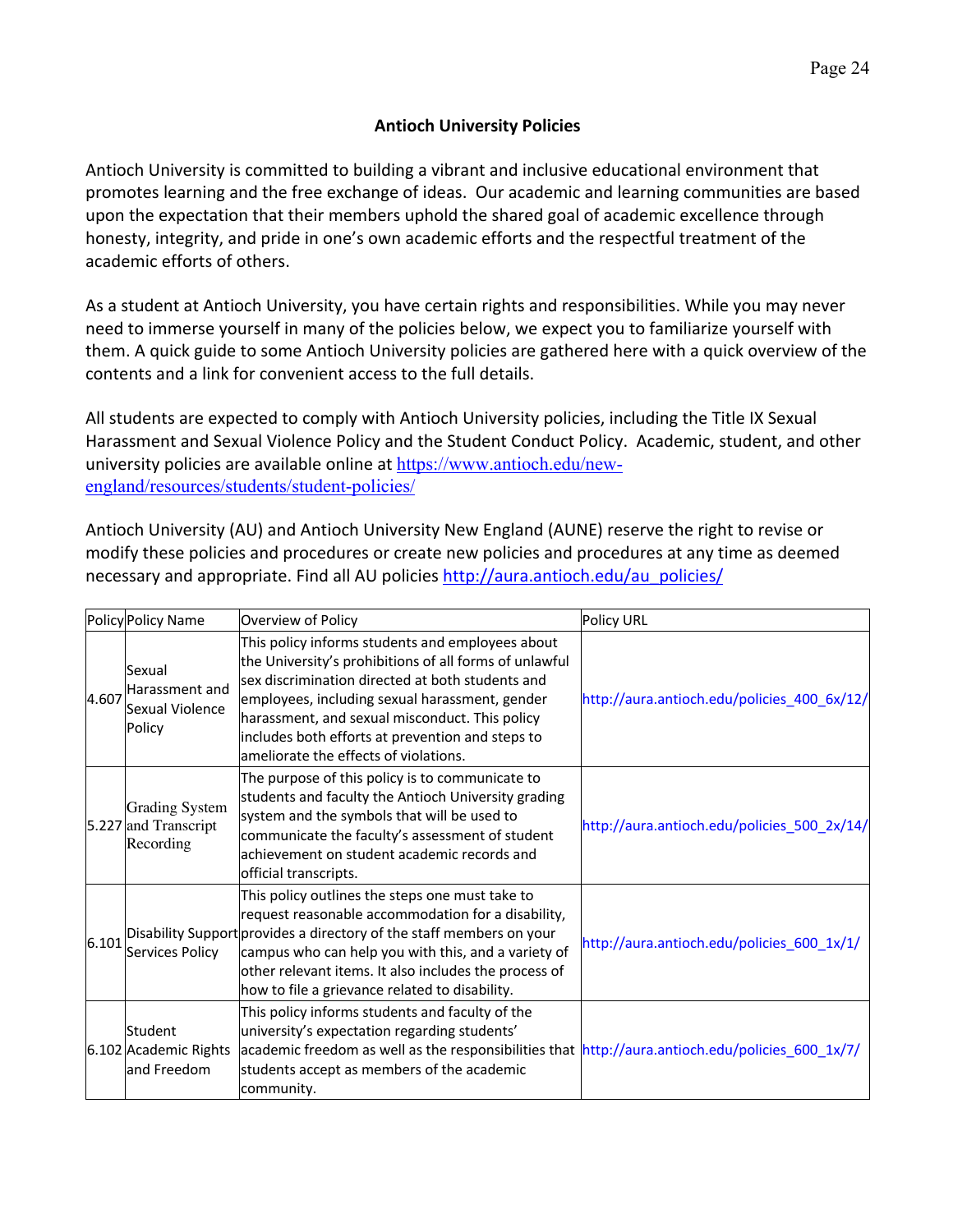| 6.103 | <b>Student Conduct</b><br>Policy                        | This policy informs students and student<br>organizations general notice of the required<br>standards of conduct, the nature of prohibited<br>behavior, and their rights and responsibilities during<br>a disciplinary process, should one arise.                                                                                                                                                                                                                                                      | http://aura.antioch.edu/policies_600_1x/2/ |
|-------|---------------------------------------------------------|--------------------------------------------------------------------------------------------------------------------------------------------------------------------------------------------------------------------------------------------------------------------------------------------------------------------------------------------------------------------------------------------------------------------------------------------------------------------------------------------------------|--------------------------------------------|
|       | Student<br>6.105 Academic<br>Integrity                  | The purpose of this policy is to establish and<br>communicate the university's standards of student<br>academic integrity, the nature of prohibited<br>behavior, and the protection of students' rights as<br>well as expectations regarding students'<br>responsibilities during the disciplinary process. It<br>touches on areas such as clear expectations about<br>thorough attribution of sources in writing and<br>presentations, avoiding plagiarism, and the standards<br>of academic honesty. | http://aura.antioch.edu/policies_600_1x/6/ |
|       | $6.109$ Student<br><b>Grievance Policy</b>              | The purpose of this policy is to provide students with<br>a mechanism to address non-academic actions taken<br>by others within the University community about<br>which students believe they have legitimate grounds<br>to grieve.                                                                                                                                                                                                                                                                    | http://aura.antioch.edu/policies_600_1x/5/ |
| 6.111 | Academic Appeal<br>Policy                               | The purpose of this policy is to provide students with<br>a mechanism to address specifically academic actions<br>taken by faculty or administration which students<br>believe they have legitimate grounds to appeal.<br>Complaints related to academic warning, academic<br>probation and academic dismissals; assessment of<br>satisfactory academic progress; or unfair,<br>inconsistent, or inequitable treatment in a program<br>may also be appealed under this policy.                         | http://aura.antioch.edu/policies_600_1x/4/ |
|       | Satisfactory<br>6.119 Academic<br>Progress              | The purpose of this policy is to inform students of the<br>University's expectation regarding the review and<br>assessment of satisfactory academic progress, the<br>relationship of satisfactory academic progress to a<br>student's eligibility for financial aid, as well as<br>students' right of appeal.                                                                                                                                                                                          | http://aura.antioch.edu/policies 600 1x/9/ |
| 6.127 | Student<br>Organizations,<br>Speech and<br>Publications | This policy sets forth students' rights and<br>responsibilities as well as University expectations<br>with regard to the establishment of conduct of<br>student organizations and student publications                                                                                                                                                                                                                                                                                                 | http://aura.antioch.edu/policies_600_1x/3/ |

Questions about policies and their application, should be addressed to your campus Chief Services Officer: Linda Drake Gobbo, Associate Provost: *Idrakegobbo@antioch.edu*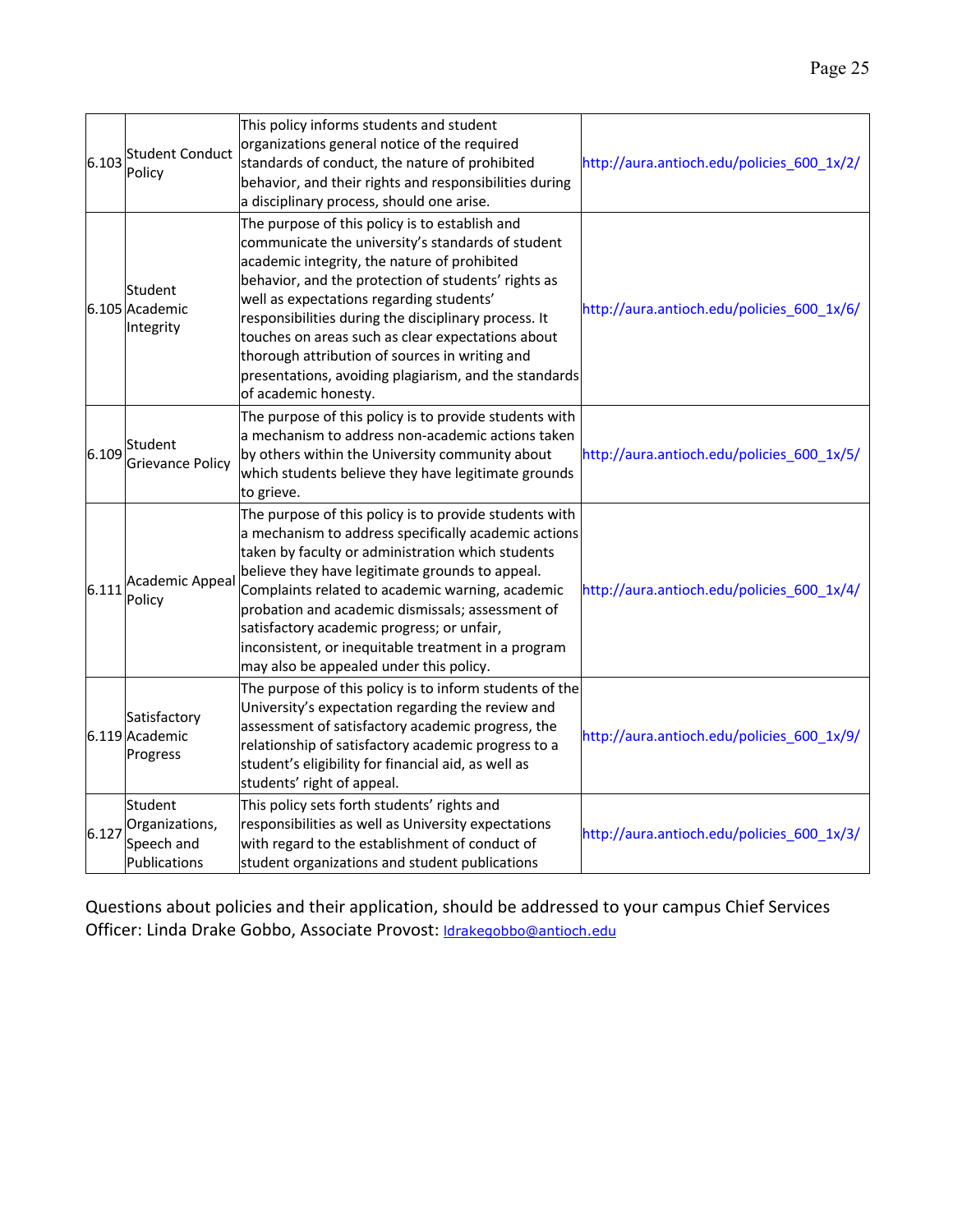## **Transfer of Credits and Clinical Hours for Non-COAMFTE Master's Students Version 12 of COAMFTE standards, Foundational Curriculum**

Transcripts and copies of syllabi will be required to be on file for graduates of non-COAMFTE master's degree programs.

# *FCA 1: Foundations of Relational/Systemic Practice, Theories & Models (Minimum of 6 semester credits/8 quarter credits/90 clock hours)*

This area facilitates students developing competencies in the foundations and critical epistemological issues of MFTs. It includes the historical development of the relational/systemic perspective and contemporary conceptual foundations of MFTs, and early and contemporary models of MFT, including evidence-based practice and the biopsychosocial perspective.

## *FCA 2: Clinical Treatment with Individuals, Couples and Families (Minimum of 6 Credits/8 quarter credits/90 clock hours)*

This area facilitates students developing competencies in treatment approaches specifically designed for use with a wide range of diverse individuals, couples, and families, including sex therapy, same-sex couples, working with young children, adolescents and elderly, interfaith couples, and includes a focus on evidence-based practice. Programs must include content on crisis intervention.

# *FCA 3: Diverse, Multicultural and/or Underserved Communities (Minimum of 3 Credits/4 quarter credits/45 clock hours)*

This area facilitates students developing competencies in understanding and applying knowledge of diversity, power, privilege and oppression as these relate to race, age, gender, ethnicity, sexual orientation, gender identity, socioeconomic status, disability, health status, religious, spiritual and/or beliefs, nation of origin or other relevant social categories throughout the curriculum. It includes practice with diverse**,** international, multicultural, marginalized, and/or underserved communities, including developing competencies in working with sexual and gender minorities and their families as well as anti-racist practices.

## *FCA 4: Research & Evaluation (Minimum* of 3 Credits/4 quarter credits/45 clock hours) This area facilitates students developing competencies in MFT research and evaluation methods, and in evidence-based practice, including becoming an informed consumer of couple, marriage, and family therapy research. If the program's mission**,** goals**,** and outcomes include preparing students for doctoral degree programs**,** the program must include an increased emphasis on research.

# *FCA 5: Professional Identity, Law, Ethics & Social Responsibility (Minimum of 3 Credits/4 quarter credits/45 clock hours)*

This area addresses the development of a MFT Identity and socialization, and facilitates students developing competencies in ethics in MFT practice, including understanding and applying the AAMFT Code of Ethics and understanding legal responsibilities.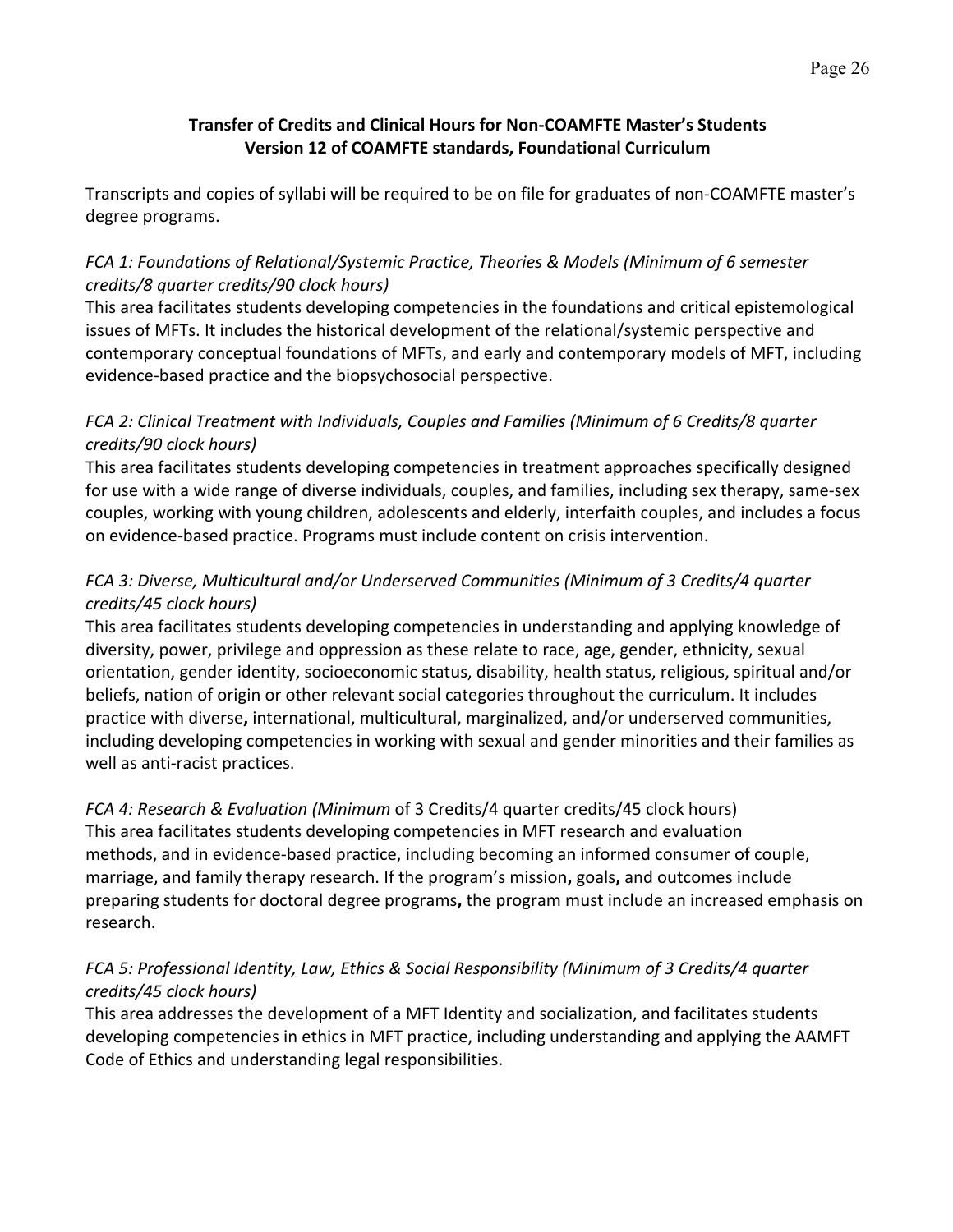FCA 6: *Biopsychosocial Health & Development Across the Life Span* (Minimum of 3 Credits/4 quarter credits/45 clock hours)

This area addresses individual and family development, human sexuality, and biopsychosocial health across the lifespan.

# *FCA 7: Systemic/Relational Assessment & Mental Health Diagnosis and Treatment (Minimum of 3 Credits/4 quarter credits/45 clock hours)*

This area facilitates students developing competencies in traditional psycho-diagnostic categories, psychopharmacology, the assessment, diagnosis, and treatment of major mental health issues as well as a wide variety of common presenting problems including addiction, suicide, trauma, abuse, intrafamilial violence, and therapy for individuals, couples, and families managing acute chronic medical conditions, utilizing a relational/systemic philosophy.

The following areas must have been covered in the curriculum in some way, though there are no minimum credit requirements.

## *FCA 8: Contemporary Issues*

This area facilitates students developing competencies in emerging and evolving contemporary challenges, problems, and/or recent developments at the interface of Couple or Marriage and Family Therapy knowledge and practice, and the broader local, regional, and global context. This includes such issues as immigration, technology, same-sex marriage, violence in schools, etc. These issues are to reflect the context of the program and the program's mission**,** goals**,** and outcomes. Programs are encouraged to innovate in this Foundational Curricular Area.

## *FCA 9: Community Intersections & Collaboration*

This area facilitates students developing competencies in practice within defined contexts (e.g., healthcare settings, schools, military settings, private practice) and/or nontraditional MFT professional practice using therapeutic competencies congruent with the program's mission**,** goals**,** and outcomes (e.g., community advocacy, psycho-educational groups). It also addresses developing competency in multidisciplinary collaboration.

# **Clinical work**

- a. Students from non-COAMFTE programs who can document clinical work supervised by an AAMFT Approved Supervisor will be allowed to transfer up to 500 hours of that clinical work. Students who have not received supervision by an AAMFT Approved Supervisor will be required to complete 1000 client contact hours before graduation.
- b. Students from COAMFTE programs may transfer up to 500 hours of clinical work from their master's degree program. In addition, advanced clinical standing students (e.g., those who are already licensed as an LMFT or clinical members of AAMFT) may request a waiver of up to 350 documented post-degree clinical hours supervised by an AAMFT Approved Supervisor.

Students from non-COAMFTE master's degree programs who submit materials to document this coursework will receive a determination of the remedial coursework needed to meet the foundational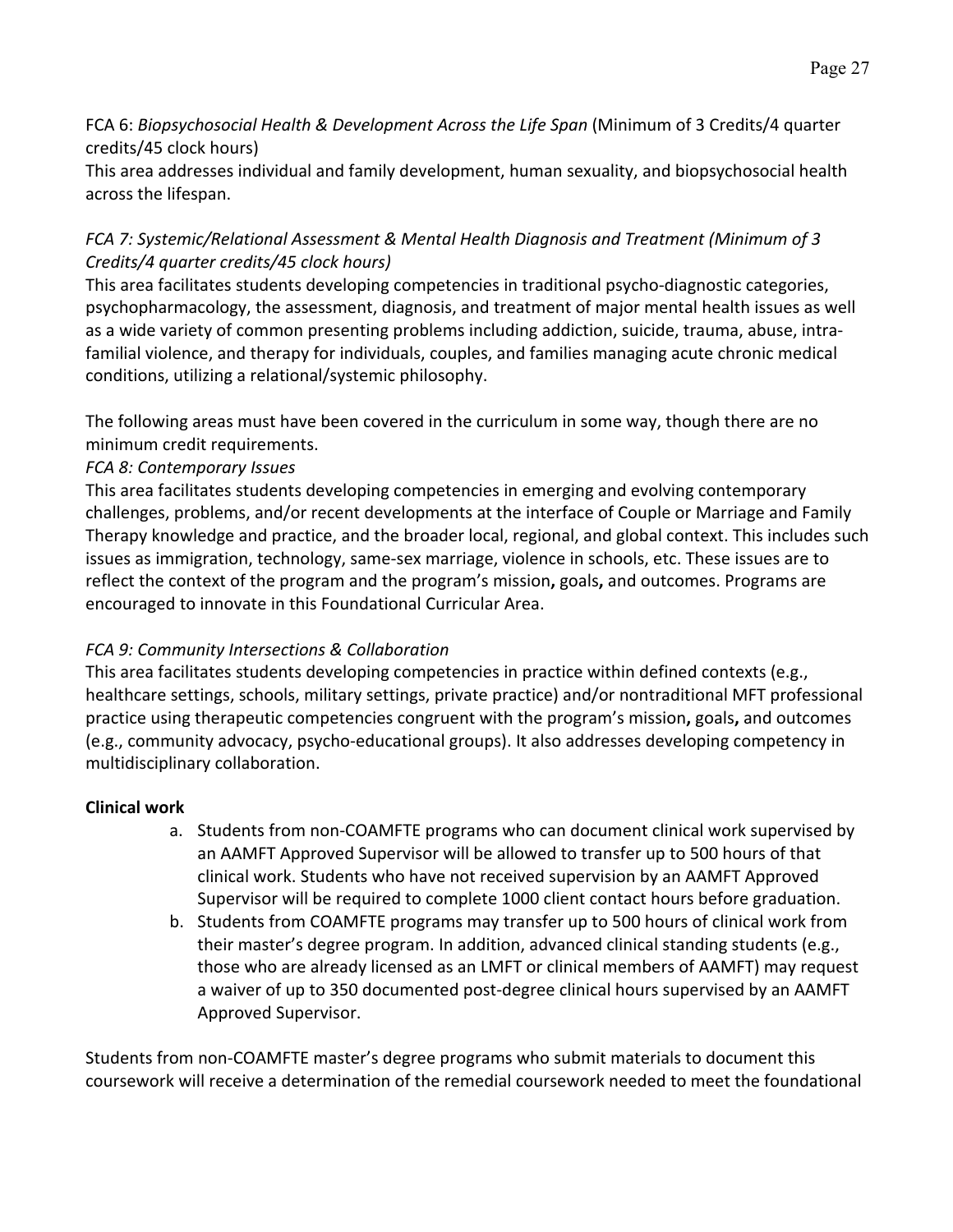curriculum requirements. The core CFT faculty will collaborate in evaluating syllabi and determining remedial work required.

Since the master's level courses are considered prerequisites for doctoral level work, the bulk of these requirements must be met prior to official enrollment in the doctoral program. Students who have three or fewer remedial courses will be allowed to simultaneously enroll in the doctoral program and to take remedial courses within the master's program. Those students who have more than three courses to take must enroll as a special student [note: need specific language from registrar's office].

It is assumed that graduates of COAMFTE-Accredited programs have met the curricular requirements of the master's degree in Couple or Marriage and Family Therapy and need show no further documentation.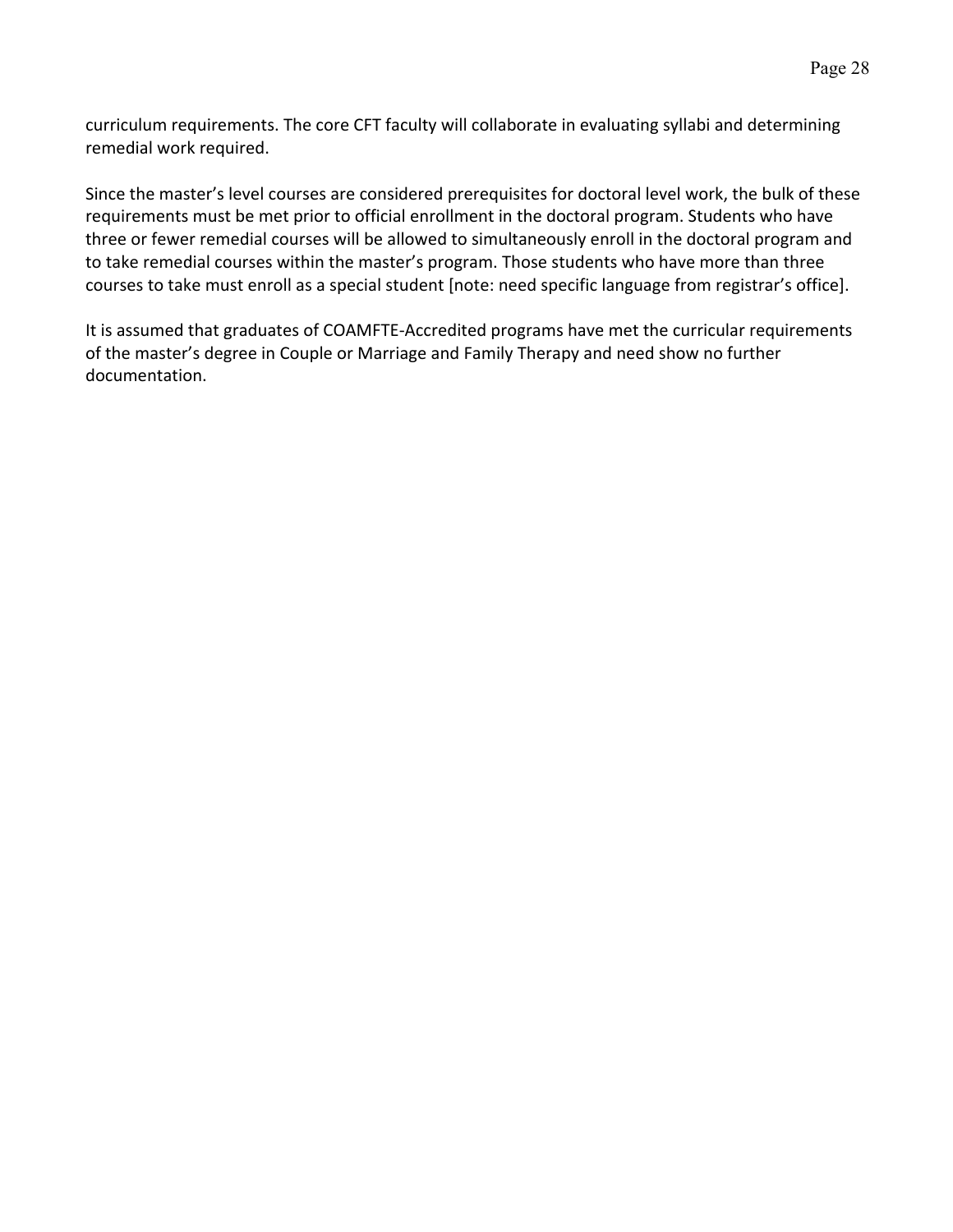## **Dissertations: Introduction**

Students are required to enroll in the Dissertation Seminar in their second summer in order to begin preparation of their dissertation proposals. Guidelines for the dissertation proposal will be disseminated during the Dissertation Seminar. **Students may not propose their dissertation until they have successfully passed their qualifying examinations.**

The dissertation committee must include three faculty members, including one non-AUNE CFT core faculty member. The chair of the committee must be an CFT core faculty member. Students should choose their committee chair based on interest and availability and should consult with their chair on appropriate selection of additional committee members. The dissertation committee should be formed after the Dissertation Seminar.

The dissertation must involve research on a topic in the field of couple and family therapy or a closely related field (e.g., family studies, family science, human development, child development, gerontology) and include a comprehensive discussion of implications for the field of couple and family therapy. The dissertation is intended to be the final demonstration of research competence, and may involve either (or both) qualitative or quantitative methodologies.

Students who do not complete the dissertation within three semesters must enroll in dissertation continuation and will be charged a dissertation advising fee.

The final dissertation must be submitted electronically via the OhioLink Electronic Thesis and Dissertation (ETD) process. Information on this process can be found here: http://libguides.phd.antioch.edu/AUETDCentral.

The dissertation must be submitted to the ETD center by the end of the semester (the date grades are due) in order for you to graduate that semester. If you do not submit by that date, you will be required to register for an additional semester and will not be able to graduate until the end of that semester. This means that you must defend your dissertation **at least two weeks prior** to the end of the semester in order to have time to make revisions, undergo final formatting checks, and make the deposit. The defense is not the last step in the process, so please plan accordingly.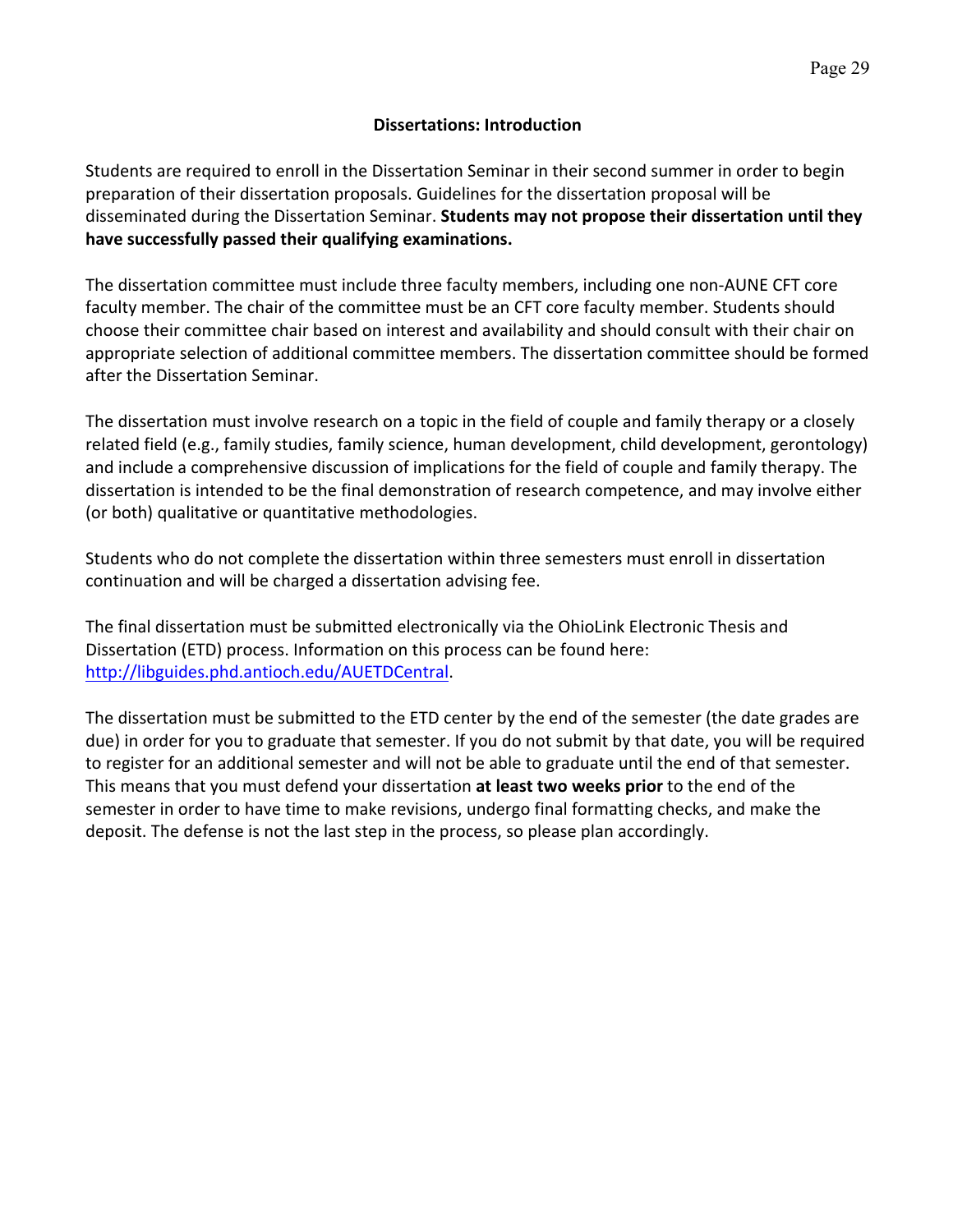#### Page 30

#### POTENTIAL DISSERTATION TIMELINE

#### **Summer before dissertation:**

You will have two courses in the summer that related to dissertation. The first is the Qualifying Exam seminar, which prepares you for completing your qualifying exams as soon as Fall starts. The second is the Dissertation Seminar, which is a course designed to prepare you for the dissertation process, including getting started on your proposal. You also have an advanced research seminar that can also support your dissertation work, so all of your summer course work is geared toward preparing you for QEs and dissertation.

#### **The Beginning of the Dissertation Process:**

Each semester of your third year you will enroll in a 6-credit dissertation course, with the expectation that you would spend at least 20 hours/week working on your dissertation as a full-time student.

You can defend your QEs the first week of the Fall semester (our policy is that you must have completed and passed all course work prior to defending the QE as a capstone, so you have to have passed all summer courses first)

Once your QEs have been passed, you can defend your dissertation proposal. But that doesn't mean you can't be working on it prior to that time (in fact, you should be working on it!). You need to give your committee 2 weeks to review the proposal before the defense date, so the earliest you could defend the proposal would be mid-September.

Once you've passed the proposal defense and completed any edits, you can submit for IRB approval (if required). This can take one to three weeks depending on the complexity of the application.

It would be possible to have all of this completed by October  $1<sup>st</sup>$  if you are aggressive with your time. (So, you could get this done in 5 or 6 weeks with an aggressive timeline).

#### **The Middle:**

At this point, you've received IRB approval and you are ready to collect data (you can't engage in any data collection activities until you receive IRB approval). Depending on your method this could go quickly or slowly.

Once you collect your data, you analyze it, write up the results, write up the discussion (either as separate chapters or as a publishable article in the 2-article format), and work with your chair on getting it in shape to defend.

If you've moved quickly, this gives you 9 months to gather data and write it up (see the next section for dates at the end).

#### **The End (working backwards a bit):**

End of August – Submit to Electronic Thesis and Dissertation Database (this is the final step for graduation)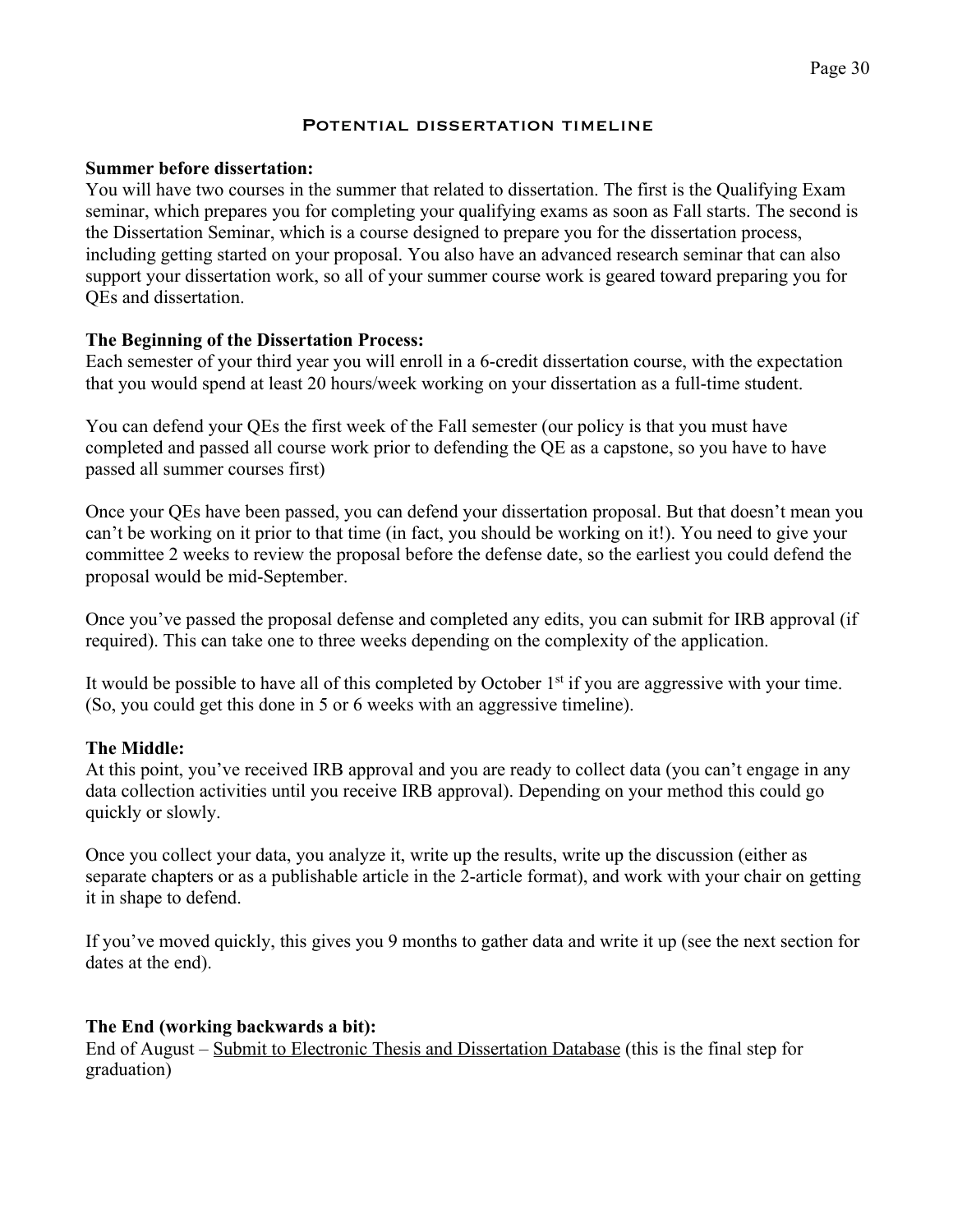You need to defend the final dissertation at least two weeks prior in order to have time for final edits. Note that many faculty are on vacation in the middle of August, so you should plan to defend by August  $\underline{1}$ <sup>st</sup>.

You need to give your committee 2 weeks to review the final dissertation, so your writing needs to be done by mid-July at the latest.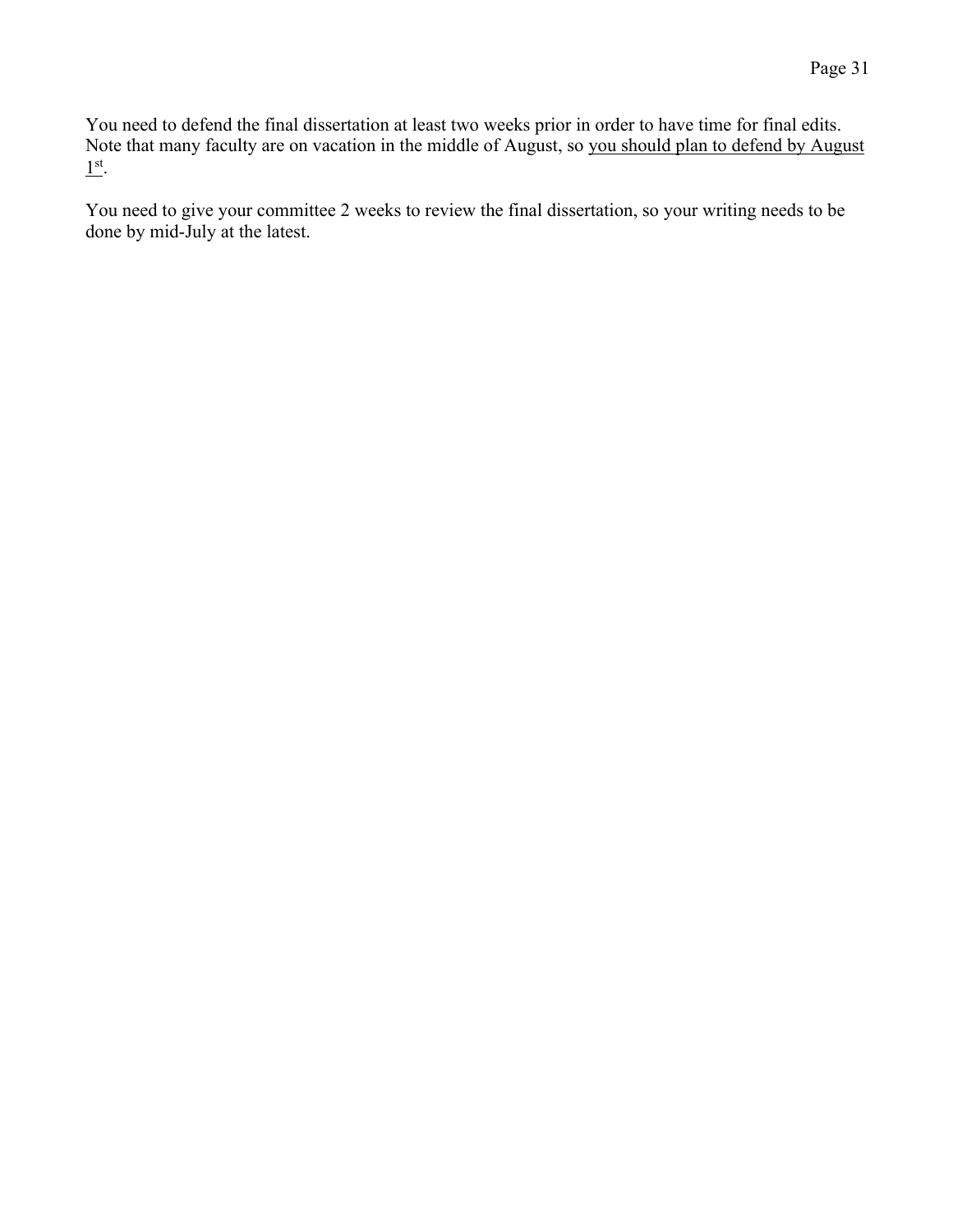## **Dissertation Guidelines**

There are two options for dissertations in the PhD program at AUNE.

### Option One: Traditional Dissertation

The traditional dissertation entails a full-length manuscript that has the following structure:

- Chapter One: Introduction
	- $\circ$  This chapter is a brief introduction that provides an overview of the topic and need for the study. This introduction should include a very general introduction to the dissertation, any operational definitions that will be relevant to the dissertation including a description of each chapter that will be included in the dissertation. The research questions and/or hypotheses must be integrated into this Chapter.
- Chapter Two: Review of the relevant and critical empirical and theoretical literature
- Chapter Three: Methods
- Chapter Four: Results
- Chapter Five: Discussion

The proposal for a traditional dissertation will include the first three chapters listed above (though certain qualitative methodologies require limited review of the literature, so this section will need to be negotiated with one's committee). An abstract must be included in the final document.

## Option Two: Publishable Manuscript Dissertation

The publishable manuscript dissertation option entails a structure that includes two publishable manuscripts. The first manuscript should be a publishable thorough and critical review of the literature (taking the place of Chapter Two in the traditional option), while the second manuscript should be a publishable research report ready to be submitted for publication and meeting the requirements of the particular journal identified for publication in terms of formatting, structure, and page length. The final dissertation for AUNE will have the following structure:

- Chapter One: Introduction
	- $\circ$  This chapter is a brief introduction that provides an overview of the topic and need for the study. This introduction should include a very general introduction to the dissertation, any operational definitions that will be relevant to the dissertation including a description of each chapter that will be included in the dissertation. The research questions and/or hypotheses must be integrated into this Chapter.
- Chapter Two: Manuscript One (critical literature review)
- Chapter Three: Manuscript Two (research report)
- Chapter Four: Discussion (if needed)

The proposal for a Manuscript option should include Chapters One and Two, plus an in-depth description of the proposed methods for review (including design, sample/participants, instruments,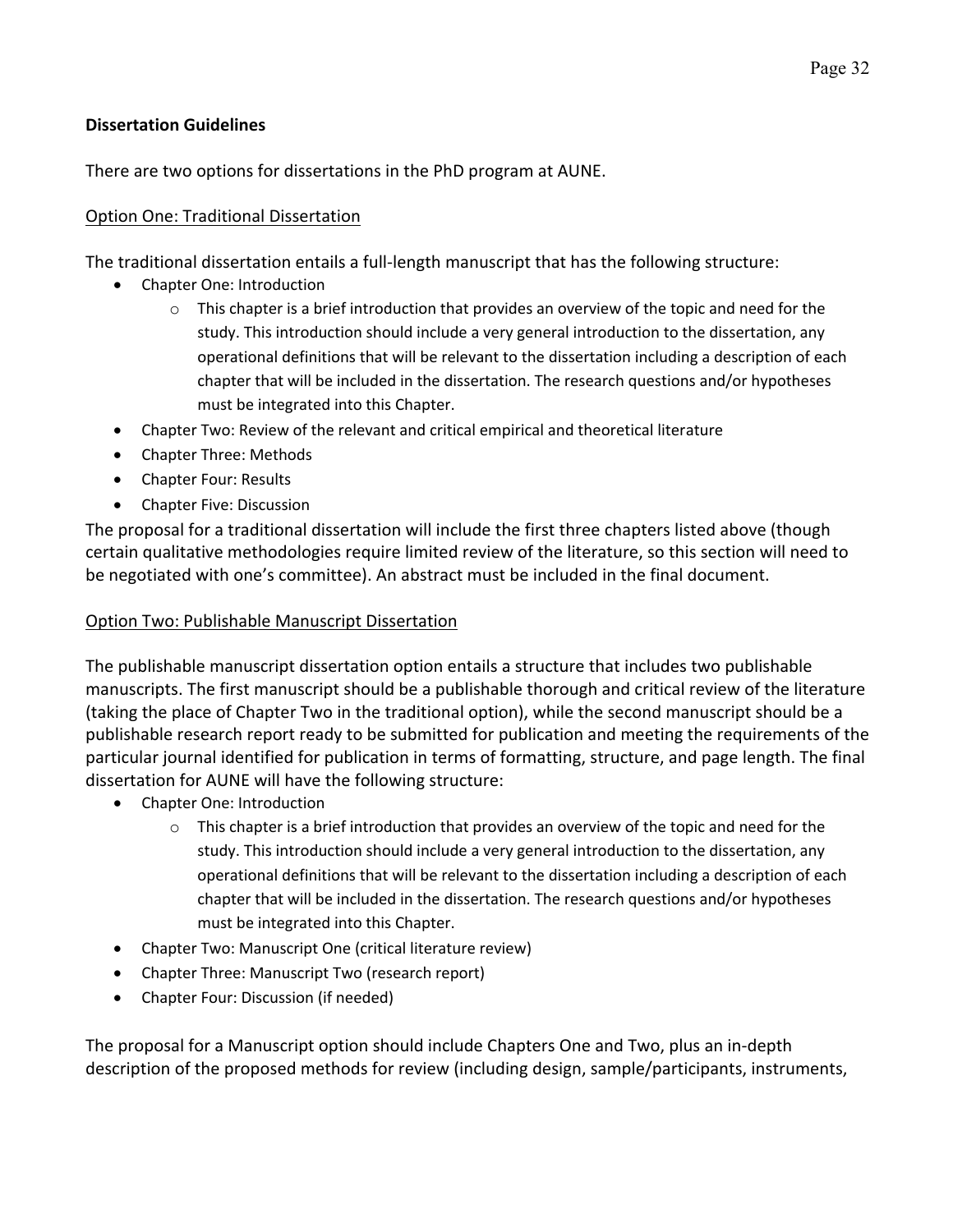proposed data analysis, research questions, and/or hypotheses to be explored in the study, depending on methodology).

## **Publishing the Dissertation:**

It is an expectation of the program that students will publish their dissertations upon completion (this is an ethical issue as research should be disseminated or it is not valuable and is not of benefit to society). Typically the student will be first author, the chair second author, and other committee members may or may not be included as authors (please work this out with your committee members prior to the defense). If you do not publish your dissertation within one year, your chair then has the right to edit and submit for publication as first author, with you as second author.

## **Common Content:**

Regardless of which option the student chooses, the final dissertation must have the following content (in this order):

- Title Page
- Copyright Page
- Signature Page (note that the final deposited version will not have signatures)
- Dedication Page (optional)
- Acknowledgement Page (optional)
- Table of Contents
- List of Tables
- List of Figures
- Abstract (this is p. 1—all prior pages use lower case roman numerals)
- Body of the Dissertation
- Appendices
	- o must include documentation of IRB approval (it is not necessary to include the IRB application materials, just the approval email)
	- o must include copies of instruments used (if not copyrighted) or interview protocols utilized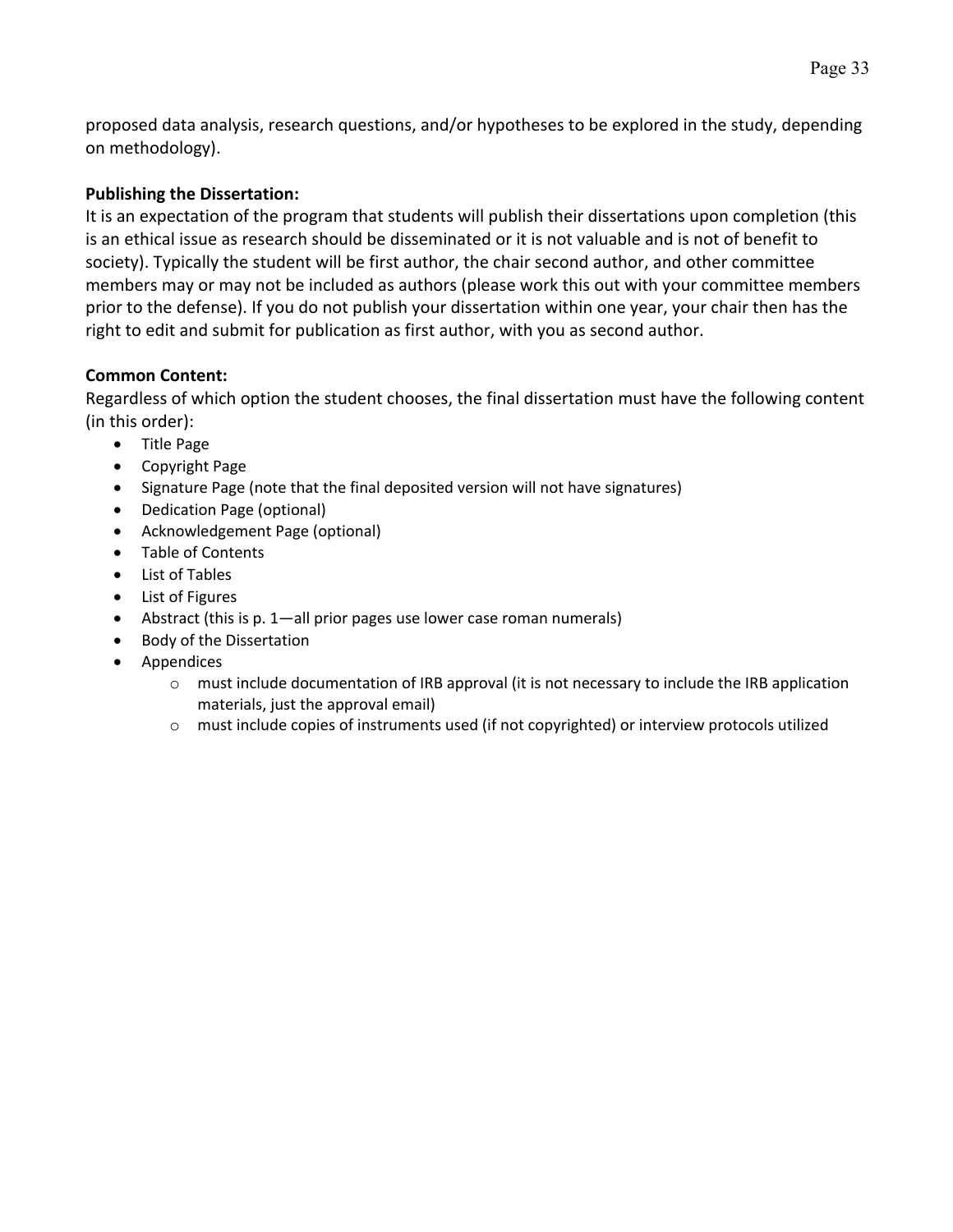## **Dissertation Defense (and Proposal Defense) Guidelines**

To avoid any major surprises, your dissertation defense should only be scheduled after consultation with your advisor and committee in regard to the quality and completion of your dissertation. You are responsible for scheduling this meeting and reserving a seminar room, and for inviting your fellow students to attend (in person or via Zoom). The CFT faculty have developed the following guidelines for a defense:

- A. The proposal or final dissertation will be sent to the Committee at least two weeks prior to the defense.
- B. Committee may meet alone at the beginning of the scheduled final examination to discuss evaluation of thesis/dissertation and expected result of oral.
- C. Committee invites students and everyone else who wants to attend into the meeting room.
- D. Student is given uninterrupted time (generally about 30 minutes) to introduce/summarize the dissertation.
- E. After the student presentation, questions may be asked of the student. For the first 30 to 40 minutes, questions are limited to the Dissertation Committee of the student. After this, students, other faculty, and other guests are welcome to ask questions as well.
- F. After about 1-1/2 hours, the student and all non-committee members leave the room while the committee discusses whether the student should pass or fail and what changes, if any, should be made to the dissertation.
- G. Student returns alone to meet with the committee to find out if s/he has passed or failed and what changes s/he needs to make in the dissertation.
- H. It is recommended that the final examination should last no longer than two hours.
- I. The student will send out an invitation to the CFT community (all students and faculty) to invite them to attend the defense.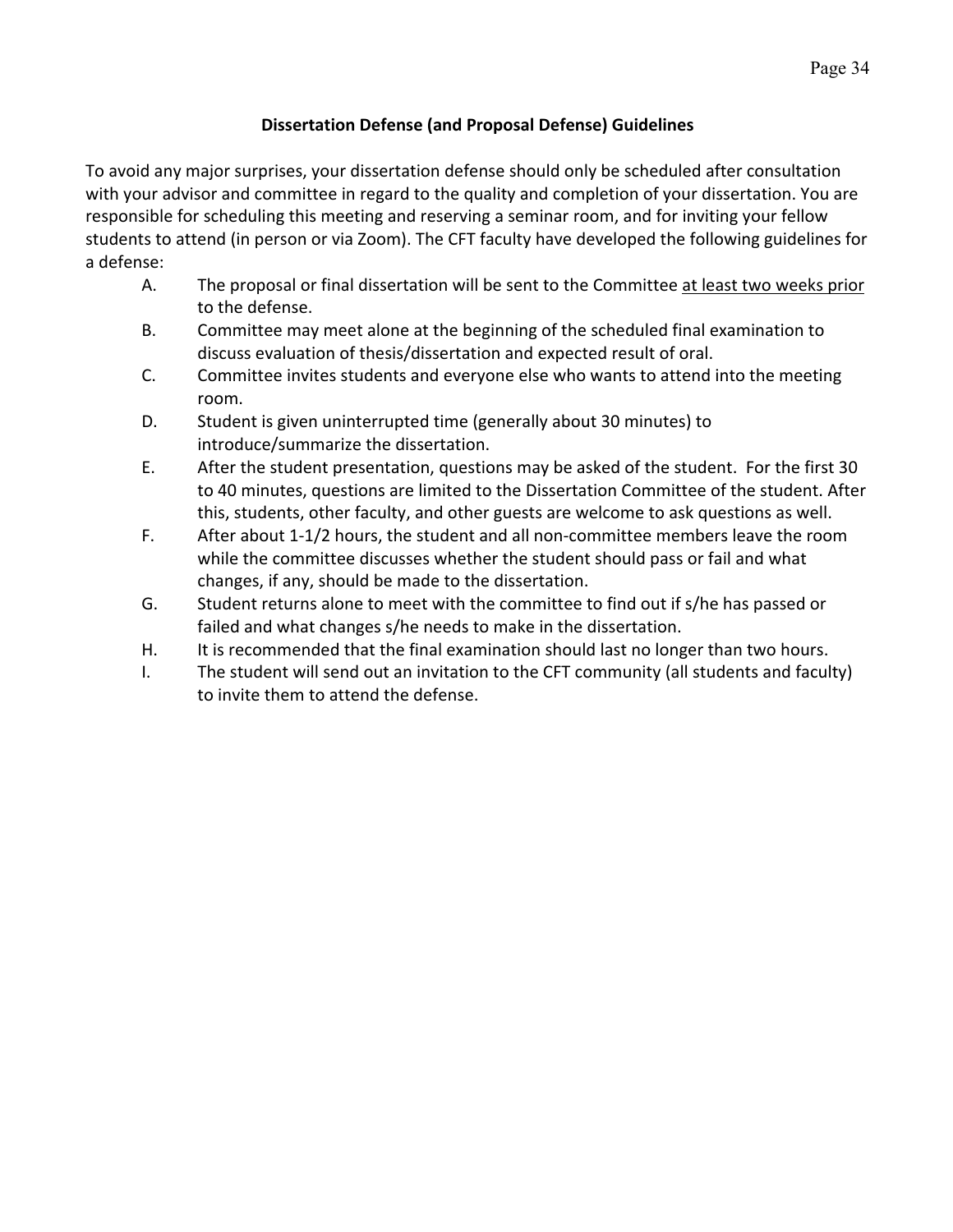#### **Qualifying Examinations**

### **Basic Requirements:**

In order to present the qualifying examinations, students must have passed all required coursework prior to the last summer of courses. It is expected that students will present their qualifying examinations after the end of the final semester of courses and portfolios must be available for review at least two weeks prior to the presentation. Students who do not pass the examination on the first attempt will be asked to revise and resubmit their work, and will be given specific feedback on what needs to improve. The faculty must approve the written materials prior to a second presentation, if one is required. Students will be given a specific time frame in which they must produce revisions that are approved by the faculty. Students who do not pass the second presentation will not be able to continue in the program. Qualifying exams will be evaluated by the Core CFT Faculty. Once the student has satisfactorily completed the QE, final grades for CFT 8100 (Qualifying Examination) will be awarded (note that the seminar portion of this course is in the final summer).

## **Components of Qualifying Examinations for Antioch University New England's Couple and Family Therapy Doctoral Program**

Qualifying Examinations take the form of portfolios and presentations. Each portfolio should include a variety of sources of evidence of competence, including course papers, evaluations and evaluative summaries, additional materials developed (e.g., syllabi, research projects, etc.), and a summary and reflection component. Each QE portfolio will include attention to issues of diversity/culture/context/social justice. Some of the materials should document progress toward competence over time while other materials will be developed specifically for this portfolio. See the attached rubric for summary evaluation related to specific competency areas.

## **Portfolio Areas:**

#### **Clinical**

The Clinical Portfolio is one of the primary outcome measures for Student Learning Outcome 1: "Students will demonstrate advanced understanding of multiple family and couple therapy models", and 2: "Students will develop a specialized clinical area that is grounded in research and is at an advanced level of intervention and understanding,"

The clinical portfolio will include a variety of materials developed by the student over time. This will include an updated theory of therapy paper, a model exploration paper, a clinical specialization paper, summaries of evaluations of the student's clinical competence from supervisors, documentation of clinical hours to date, documentation of licensure if available, and a final summary/reflection paper summarizing the student's learning regarding clinical competence over the first two years of the doctoral program. The presentation should focus on the student's theory of therapy and should illustrate the student's current thinking and understanding about their clinical work.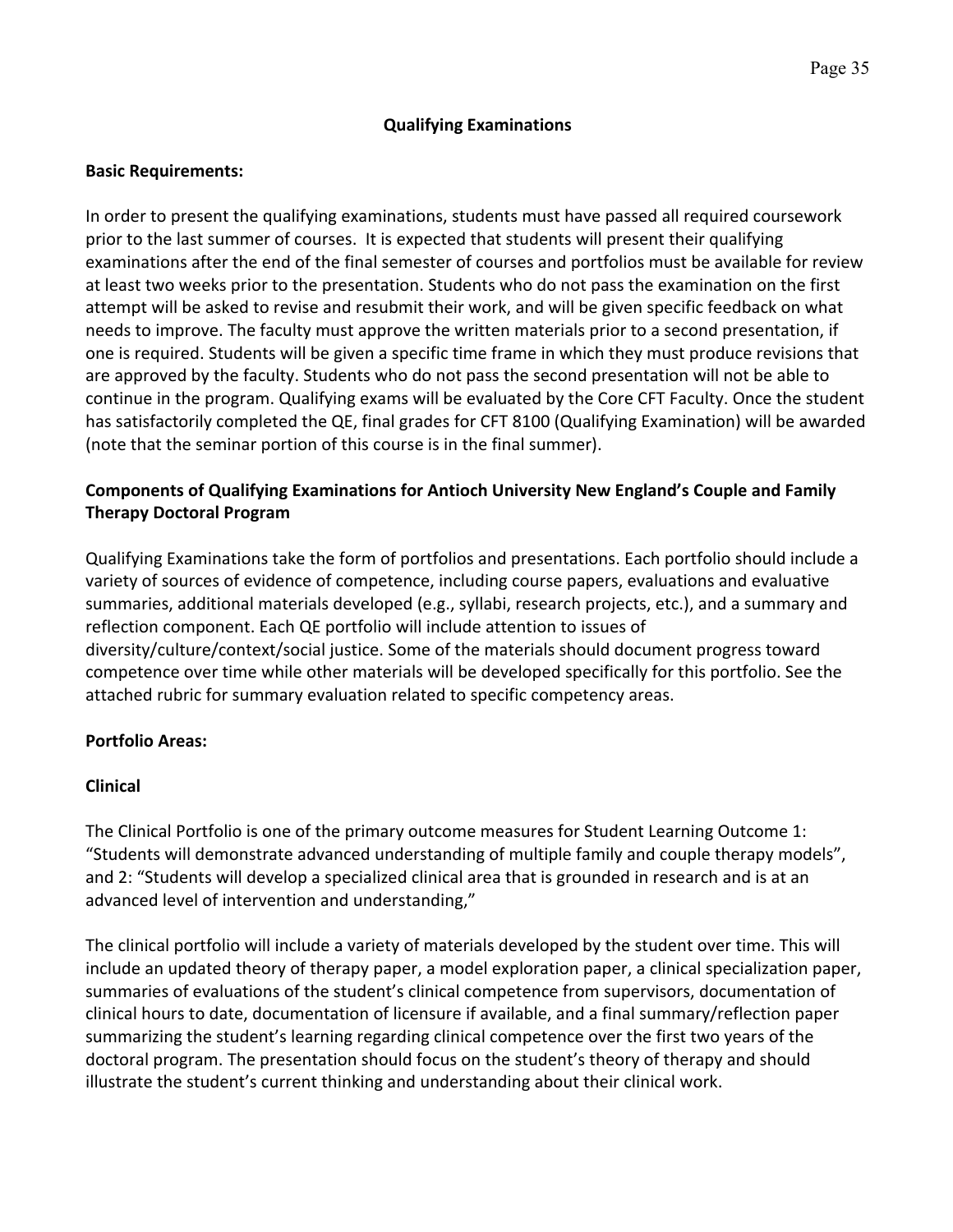## **Relational/Systemic Applications to Contemporary Challenges**

This portfolio area addresses Student Learning Outcome 3: "Students will demonstrate the ability to develop relational/systemic innovations across multiple domains,"

This portfolio will include an innovation paper, a family policy paper, an applications to diverse populations paper, and any other materials that demonstrate relational/systemic innovations (may reference clinical work, teaching/consultation/leadership, supervision and/or research). During the presentation, students will include innovations content in areas that fit (e.g., clinical, supervision, etc.).

## **Social Justice Applications**

Student Learning Outcome 4: "Students will demonstrate competency in social justice approaches to CFT teaching, research, supervision, and practice, demonstrating attention to multiple domains of diversity" is evaluated as a component of each portfolio, and is reflected in the rubric. Each area must adequately address issues of social justice. Students will prepare a social justice reflection paper that summarizes their learning and competence in social justice approaches across these areas. Each area during the presentation will include social justice applications.

## **Research Methods**

The Research Portfolio is one outcome measure for Student Learning Outcome 5: "Students will demonstrate proficiency in quantitative and qualitative CFT research methods and analysis," (split on rubric to separately evaluate quantitative and qualitative competencies) and 6: "Students will demonstrate understanding of change research with relationships and will demonstrate application of research methods through grant-writing, publication, and presentation." The research portfolio will include a variety of materials developed by the student over time. These will include research proposals developed for courses, critiques of literature from coursework, summaries of research work experience (e.g., work done as research assistants, if the student had such experiences), and other research products (e.g., completed research projects, presentations, papers, documentation of research ethics training, IRB applications, grant applications, etc.). Finally, a summary/reflection paper summarizing the student's learning up to the point of the QE should be included. This summary paper should include information how the pieces of the portfolio fit together and should highlight the student's areas of strength and competence. It should be recognized that the final evaluation of research competency comes in the form of the dissertation, but the research portfolio illustrates ongoing research competencies developed prior to the start of the dissertation. A draft dissertation proposal may be used to document competency in this area, fitting where appropriate (qualitative, quantitative, or mixed methods) The presentation should focus on highlighting and summarizing the current level of research competency, along with how the student plans to proceed (including preliminary dissertation plans).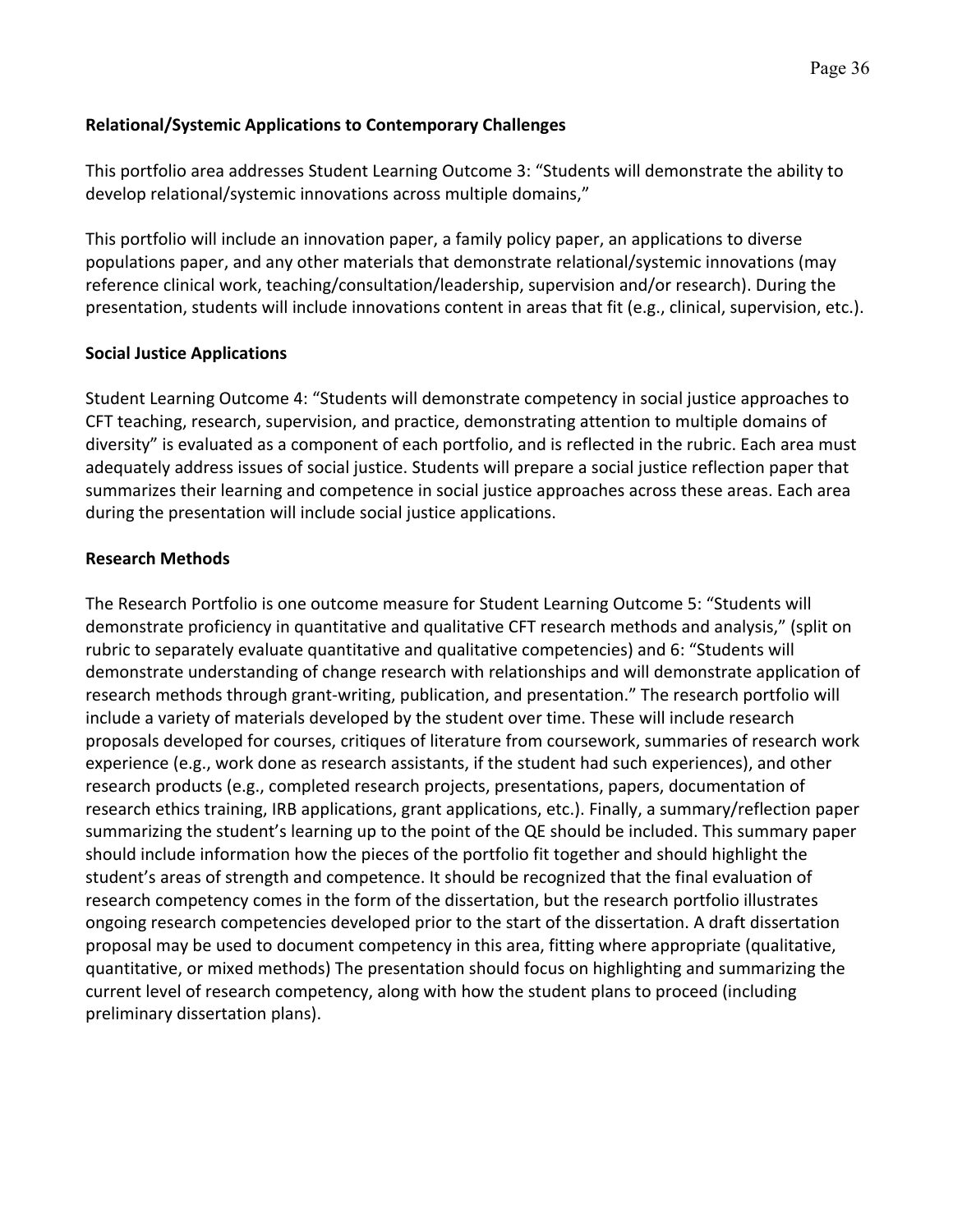## **Supervision**

The Supervision Portfolio is one of the primary outcome measures for Student Learning Outcome 7: "Students will demonstrate competency in CFT supervision." The supervision portfolio will include a variety of materials developed by the student over time, including materials developed for supervision coursework and used in supervising students. Specific materials will include a philosophy of supervision paper and other papers relating to supervision, summaries of evaluations of supervision (by supervisees, self, and by the supervision mentors). Students will document hours of supervision provided and supervision mentorship received. Additionally, students will write a summary/reflection paper summarizing their learning from supervision practical experience and discuss their ongoing philosophy of supervision. The presentation will focus on the development of the philosophy of supervision and linking the philosophy to supervision methods employed.

## **Teaching/Consultation/Leadership (T/C/L)**

The T/C/L Portfolio is one primary outcome measure for Student Learning Outcome 8: "Students will demonstrate competency in teaching, leadership, and/or consultation." The teaching portfolio must include an updated philosophy of teaching/consultation/leadership paper, sample syllabi or program development plans, additional artifacts of teaching, consultation, or leadership activities/learning (e.g., syllabi, assignments, rubrics, prepared lectures, etc.). For teaching, it is expected that students will develop materials for both clinical and non-clinical coursework. For students who have taught, copies of course evaluations and summaries of evaluations should be included. Finally, a summary/reflection paper summarizing the student's learning up to the point of the QE should be included. Part of the summary paper will address continuing education plans for updating courses throughout the teaching career. In addition, students will address how they see their professional teaching goals being informed by and informing student learning goals within their identified courses. The presentation for the teaching portfolio should focus on integration of the teaching philosophy with teaching methods and materials.

## **Publication or Presentation**

It is expected that students will submit papers for publication and/or engage in conference presentations during their time at AUNE prior to submission of their QE portfolios. Papers or presentations may be in any of the areas noted above. Students will provide an up-to-date vita with their portfolio, as well as a copy of any publications or presentations made.

## **Presentation Guidelines**

Presentation will be 45 minutes with 15 minutes for responding to questions from faculty. The presentation will focus on common themes across these areas of competence. As a prompt, think about answering the question "Who are you as a doctoral candidate? What do you bring to the table?" You should talk some about models that influence you across areas and how that influence can be seen in your work, and you should touch at least briefly on the following areas: clinical work, supervision,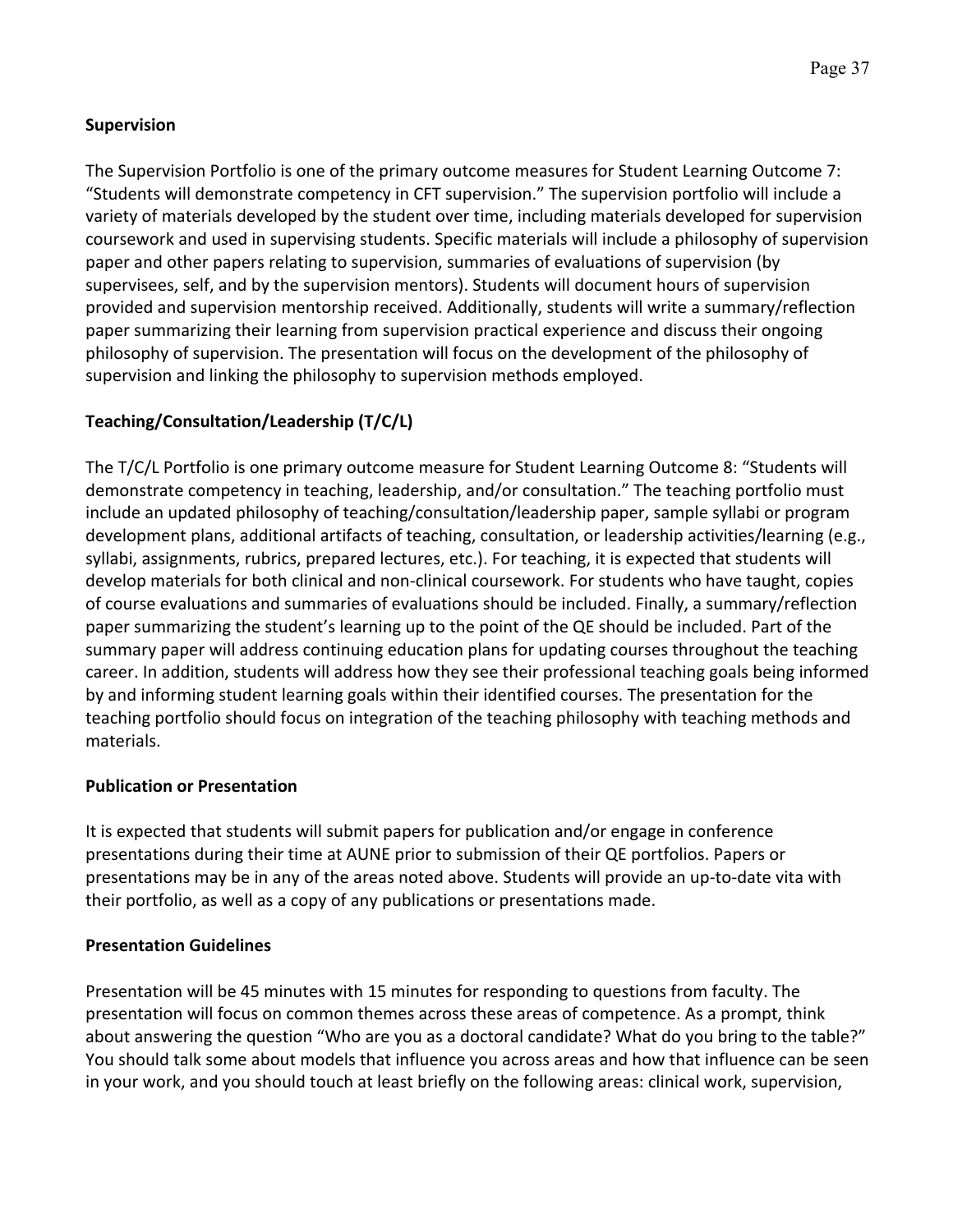teaching, and research. The student is responsible for sending an invitation to the MFT community (students and faculty) to attend the QE presentation.

### **Portfolio Guidelines**

You will submit a portfolio to the faculty that includes all of the following components (summarized above). Your portfolio must be complete 2 weeks prior to your presentation. The portfolio will be reviewed and evaluated by your academic advisor and a second reader (a faculty member selected by the faculty).

| <b>Competency Area (SLOs)</b><br><b>Portfolio Components</b>                                                                                                                                                           |                                                                                                                                                                                                 |  |  |  |  |
|------------------------------------------------------------------------------------------------------------------------------------------------------------------------------------------------------------------------|-------------------------------------------------------------------------------------------------------------------------------------------------------------------------------------------------|--|--|--|--|
|                                                                                                                                                                                                                        | <b>Advanced Clinical Skills and Clinical Theory</b>                                                                                                                                             |  |  |  |  |
| 1. Students will demonstrate advanced understanding of<br>multiple family and couple therapy models                                                                                                                    | Theory of Change paper demonstrating understanding of<br>multiple MFT models, including specific applications<br>Clinical Reflection paper                                                      |  |  |  |  |
| 2. Students will develop a specialized clinical area that is<br>grounded in research and is at an advanced level of<br>intervention and understanding                                                                  | Clinical Specialization paper<br>Clinical Reflection paper (note that only one clinical reflection<br>paper is required, but it should address SLOs 1, 2, and 3)                                |  |  |  |  |
|                                                                                                                                                                                                                        | <b>Relational/Systemic Applications</b>                                                                                                                                                         |  |  |  |  |
| 3. Students will demonstrate the ability to develop<br>relational/systemic innovations across multiple domains                                                                                                         | Clinical Innovations paper or other evidence<br>Family Policy paper<br><b>Clinical Reflection Paper</b>                                                                                         |  |  |  |  |
|                                                                                                                                                                                                                        | <b>Social Justice Applications</b>                                                                                                                                                              |  |  |  |  |
| 4. Students will demonstrate competency in social justice<br>approaches to MFT teaching, research, supervision, and<br>practice, demonstrating attention to multiple domains of<br>diversity (rated across portfolios) | Social Justice Reflection paper                                                                                                                                                                 |  |  |  |  |
|                                                                                                                                                                                                                        | <b>Introductory and Advanced Research</b>                                                                                                                                                       |  |  |  |  |
| 5a. Students will demonstrate proficiency in quantitative<br>MFT research methods and analysis                                                                                                                         | Research proposal or project that includes quantitative<br>methods<br>Statistics application paper<br>Research Reflection paper (including reflections on learning<br>re: quantitative methods) |  |  |  |  |
| 5b. Students will demonstrate proficiency in qualitative<br>MFT research methods and analysis                                                                                                                          | Research proposal or project that includes qualitative methods<br>Research Reflection paper (including reflections on learning<br>re: qualitative methods)                                      |  |  |  |  |
| 6. Students will demonstrate understanding of change<br>research with relationships and will demonstrate<br>application of research methods through grant-writing,<br>publication, and presentation                    | Grant proposal, publication, or presentation<br>Evidence of change research (may be covered in proposals or<br>projects submitted for 5a and 5b)                                                |  |  |  |  |
| <b>Supervision</b>                                                                                                                                                                                                     |                                                                                                                                                                                                 |  |  |  |  |
| 7. Students will demonstrate competency in MFT<br>supervision                                                                                                                                                          | Philosophy of Supervision paper<br>Supervision Reflection paper                                                                                                                                 |  |  |  |  |
| Teaching/Consultation/Leadership                                                                                                                                                                                       |                                                                                                                                                                                                 |  |  |  |  |
| 8. Students will demonstrate competency in teaching,<br>leadership, and/or consultation                                                                                                                                | Teaching Philosophy paper<br>Other evidence regarding consultation or leadership areas<br>T/C/L Reflection paper                                                                                |  |  |  |  |
|                                                                                                                                                                                                                        | Up-to-date vita<br>Additional Evidence (include a section here that addresses<br>summaries of clinical hours, clinical ratings, supervision<br>ratings, teaching evaluations, awards, etc.)     |  |  |  |  |

*Revised July 2020*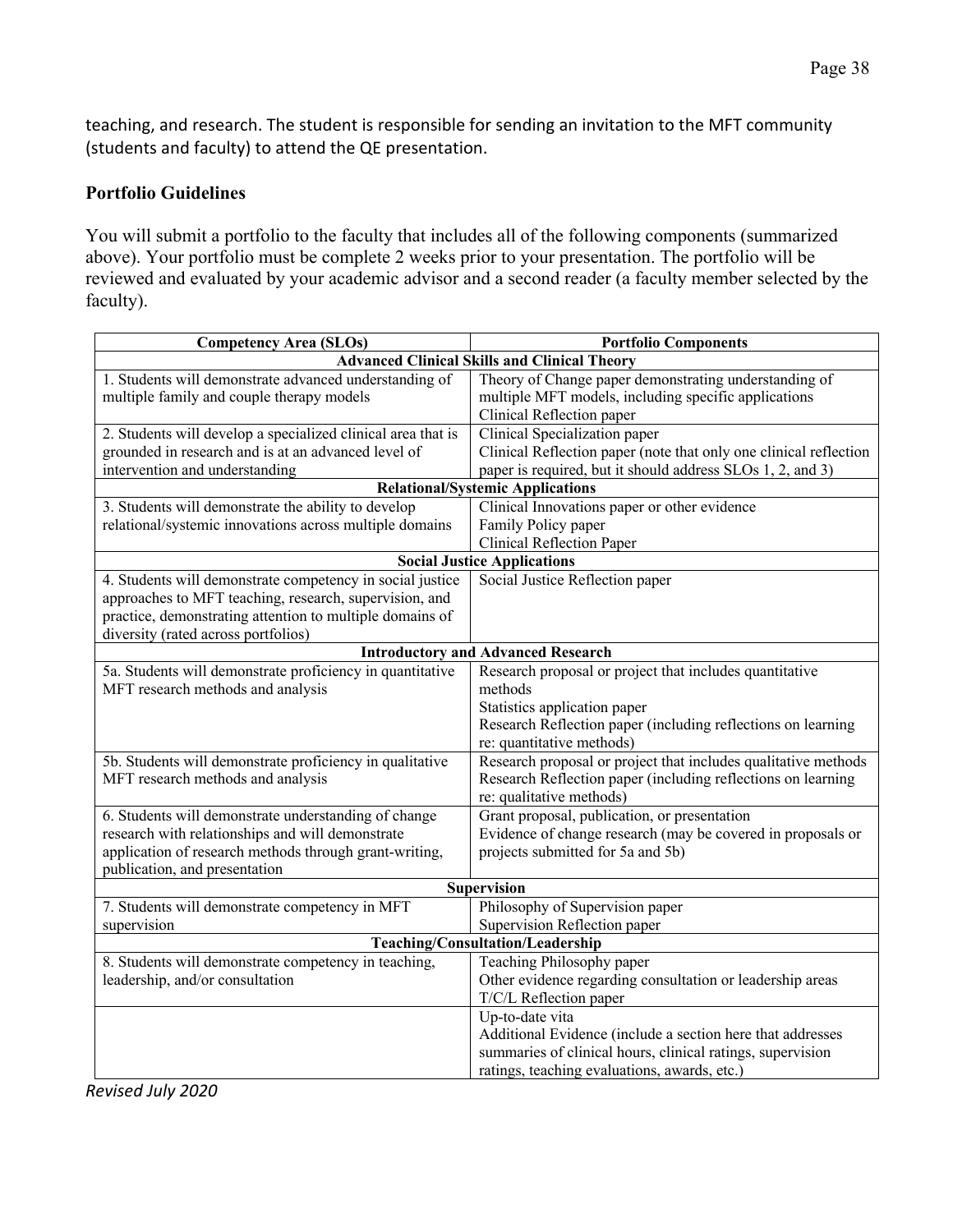## **QE Major Paper Components**

- The *Theory of Therapy*, *Philosophy of Teaching*, and *Philosophy of Supervision* all have the following essential elements:
	- o Mastery of the literature
		- Incorporates literature and resources from doctoral classes and additional literature from other sources
		- Cites more than one major model from the CFT literature or related systemic literature
		- Includes citations in every section—links concepts and content back to literature and situates philosophy in the literature
	- $\circ$  Application of the literature in practice (for the writer, in 1<sup>st</sup> person)
		- Moves from goals to enactment of goals to evaluation
		- Describes how the writer does or plans to apply aspects of the philosophy to practice
	- o Attention to issues of diversity and inclusion
	- o Clarity of thought and expression
		- Clear goals and purpose
		- Clear writing well-organized and free of grammatical errors
		- Adherence to APA style

The best papers will name, define, discuss/explain, illustrate, and integrate concepts (borrowed from the AAMFT Approved Supervisor Handbook, 2019).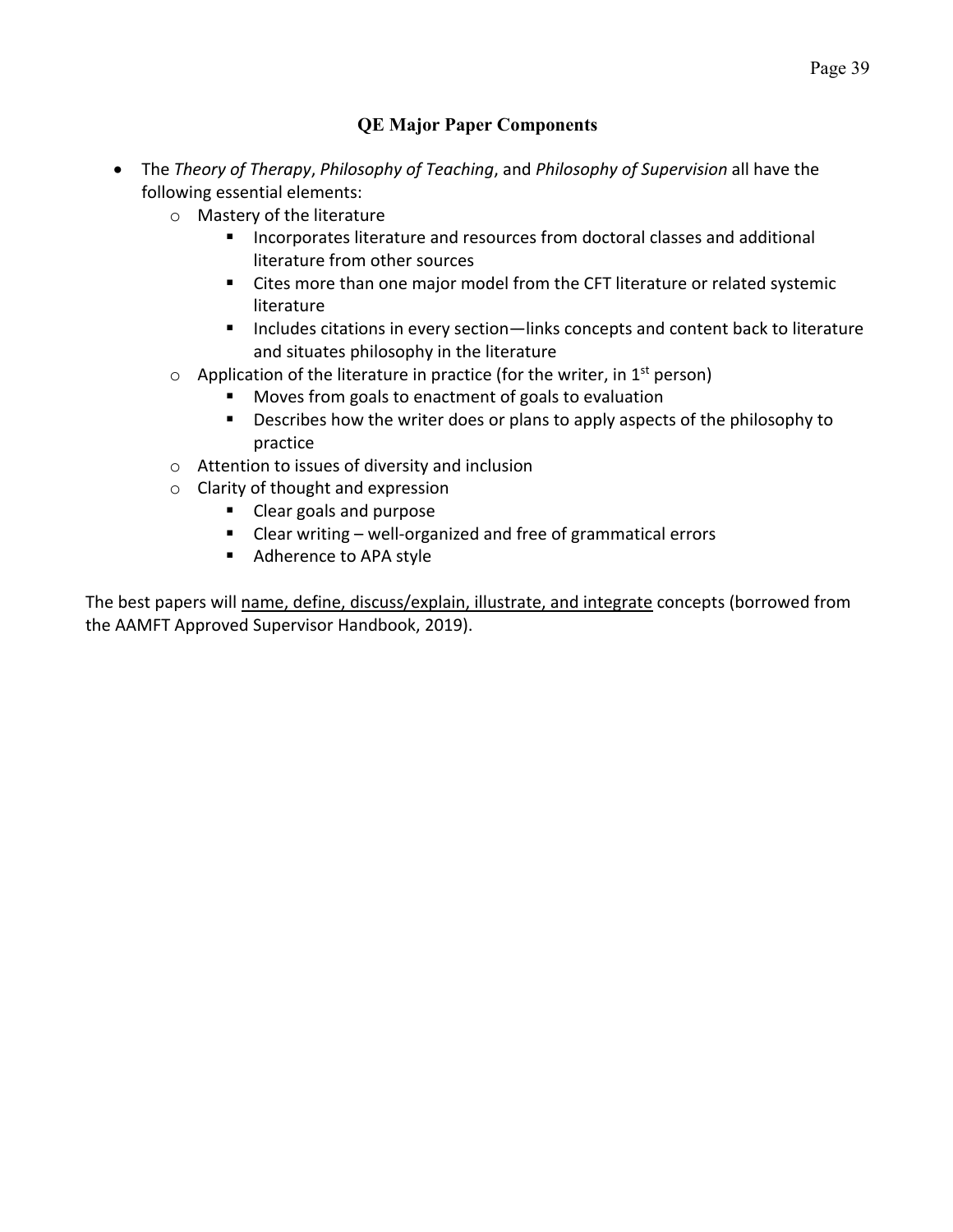## **QE Portfolio Evaluation Rubric**

**Student Name: \_\_\_\_\_\_\_\_\_\_\_\_\_\_\_\_\_\_\_\_\_\_\_\_\_\_ Rater: \_\_\_\_\_\_\_\_\_\_\_\_\_\_\_\_\_\_\_ Date: \_\_\_\_\_\_\_\_\_\_**

## **Rubric for Evaluation of Papers and Presentations**

| <b>Advanced Clinical Skills and Clinical Theory</b>                      | Excellent | Acceptable | Requires<br>Resubmission |
|--------------------------------------------------------------------------|-----------|------------|--------------------------|
|                                                                          |           |            |                          |
| 1. Students will demonstrate advanced understanding of multiple          |           |            |                          |
| family and couple therapy models                                         |           |            |                          |
| 2. Students will develop a specialized clinical area that is grounded in |           |            |                          |
| research and is at an advanced level of intervention and understanding   |           |            |                          |
| <b>Relational/Systemic Applications</b>                                  | Excellent | Acceptable | Requires                 |
|                                                                          |           |            | Resubmission             |
| 3. Students will demonstrate the ability to develop relational/systemic  |           |            |                          |
| innovations across multiple domains                                      |           |            |                          |
| <b>Social Justice Applications</b>                                       | Excellent | Acceptable | Requires                 |
|                                                                          |           |            | Resubmission             |
| 4. Students will demonstrate competency in social justice approaches     |           |            |                          |
| to CFT teaching, research, supervision, and practice, demonstrating      |           |            |                          |
| attention to multiple domains of diversity (rated across portfolios)     |           |            |                          |
| <b>Introductory and Advanced Research</b>                                | Excellent | Acceptable | Requires                 |
|                                                                          |           |            | Resubmission             |
| 5a. Students will demonstrate proficiency in quantitative CFT research   |           |            |                          |
| methods and analysis                                                     |           |            |                          |
| 5b. Students will demonstrate proficiency in qualitative CFT research    |           |            |                          |
| methods and analysis                                                     |           |            |                          |
| 6. Students will demonstrate understanding of change research with       |           |            |                          |
| relationships and will demonstrate application of research methods       |           |            |                          |
| through grant-writing, publication, and presentation                     |           |            |                          |
| Supervision                                                              | Excellent | Acceptable | Requires                 |
|                                                                          |           |            | Resubmission             |
| 7. Students will demonstrate competency in CFT supervision               |           |            |                          |
| Teaching/Consultation/Leadership                                         | Excellent | Acceptable | Requires                 |
|                                                                          |           |            | Resubmission             |
| 8. Students will demonstrate competency in teaching, leadership,         |           |            |                          |
| and/or consultation                                                      |           |            |                          |
| <b>Professional Development</b>                                          | Excellent | Acceptable | Requires                 |
|                                                                          |           |            | Resubmission             |
| QE Presentation                                                          |           |            |                          |
| Up-to-date vita                                                          |           |            |                          |